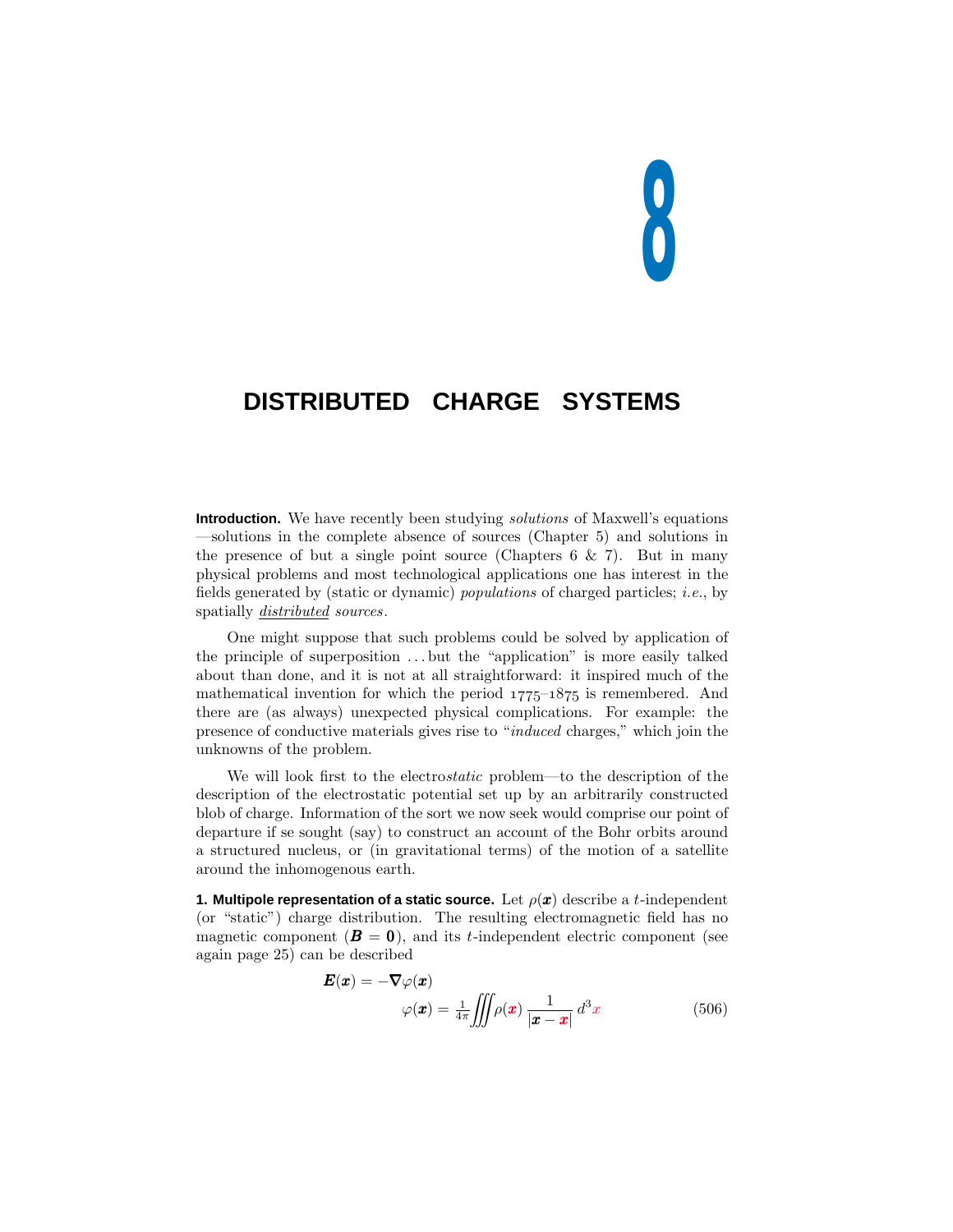

FIGURE 153: We use **x** to describe the constituent elements of a distributed charge, and *x* to describe the location of a typical field point. The vector  $\mathbf{R}(\mathbf{x}, \mathbf{x}) \equiv \mathbf{x} - \mathbf{x}$  stretches from the former to the latter, and has length  $R(x, x) = |x - x|$ . We proceed in the assumption that  $r \equiv \sqrt{x \cdot x} > a$ , where

$$
a \equiv \begin{cases} \text{radius of a mental sphere large enough} \\ \text{to enclose the entire distributed charge} \end{cases}
$$

The integral  $\iiint$  derives from, and expresses, the principle of superposition—as anticipated. But our goal now is to see what we can do to sharpen the very general result described above. We want to learn to distinquish the relevant features of  $(506)$  from the less relevant, so that by discarding the latter we can simplify our computational life.

Let us suppose that the source, though distributed, is "localized" in the sense that  $\rho(x) \equiv 0$  for *x* exterior to a sphere of sufficiently large but finite radius  $a$ <sup>309</sup> and let us agree that our ultimate objective—what we are presently getting in position to do—is to describe the electrostatic potential at points external to that sphere (see Figure 153). Writing

$$
R(\pmb{x}, \pmb{x}) = |\pmb{x} - \pmb{x}| = \sqrt{(\pmb{x} - \pmb{x}) \cdot (\pmb{x} - \pmb{x})}
$$

$$
= \sqrt{r^2 - 2rr \cos \vartheta + r^2}
$$

 $^{309}\,$  This weak assumption serves merely to exclude "infinite line charges" and similar (unphysical) abstractions.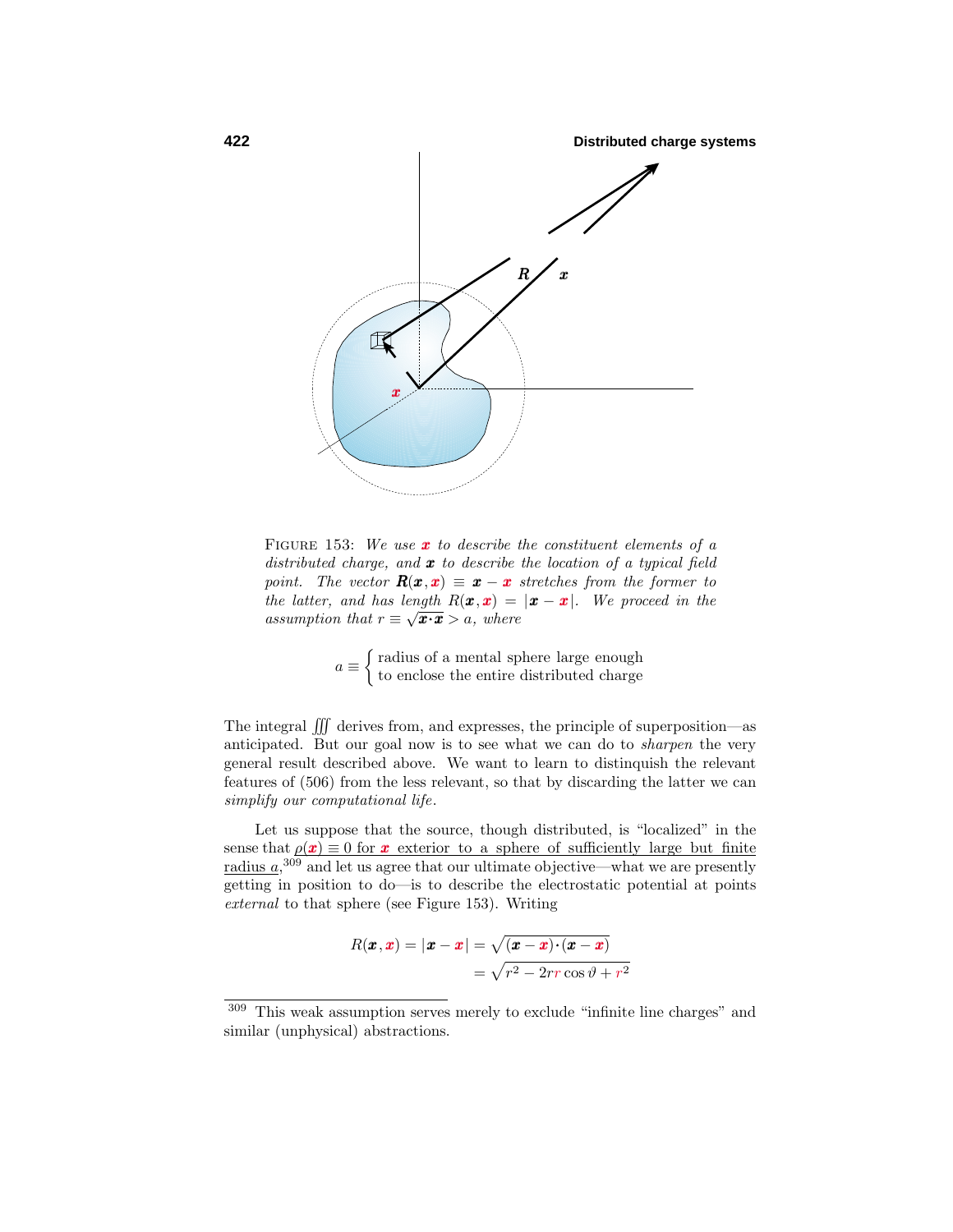## **Multipole representation of a static source 423**

with  $r \equiv \sqrt{x \cdot x}$  and  $r \equiv \sqrt{x \cdot x}$ , we note that the dimensionless ratios  $x/r$ ,  $y/r$ ,  $z/r$  are in every instance less than unity. It becomes therefore natural to contemplate <u>expanding  $1/R(x, x)$  in powers of those ratios</u>. To that end ... we recall that according to Taylor's theorem

$$
f(x+x) = e^{x\frac{\partial}{\partial x}}f(x) = \sum_{n=0}^{\infty} \frac{1}{n!}x^n f^{(n)}(x)
$$

In the multivariate case we expect therefore to have

$$
f(x+x, y+y, z+z) = e^x \frac{\partial}{\partial x} + y \frac{\partial}{\partial y} + z \frac{\partial}{\partial z} f(x, y, z)
$$
  
= 
$$
\left\{ 1 + \left[ x \frac{\partial}{\partial x} + y \frac{\partial}{\partial y} + z \frac{\partial}{\partial z} \right] + \frac{1}{2} \left[ x^2 \frac{\partial^2}{\partial x^2} + 2xy \frac{\partial^2}{\partial x \partial y} + 2xz \frac{\partial^2}{\partial x \partial z} + y^2 \frac{\partial^2}{\partial y^2} + 2yz \frac{\partial^2}{\partial y \partial z} + z^2 \frac{\partial^2}{\partial z^2} \right] + \cdots \right\} f(x, y, z)
$$

which when applied in particular to the **x**-dependence of  $1/R(\mathbf{x}, \mathbf{x})$  gives

$$
\frac{1}{|\pmb{x} - \pmb{x}|} = \frac{1}{r} + \frac{1}{r^3} \cdot [xx + yy + zz] \n+ \frac{1}{r^5} \cdot \frac{1}{2} [x^2 (3x^2 - r^2) + 6xyxy + 6xzxz \n+ y^2 (3y^2 - r^2) + 6yzyz + z^2 (3z^2 - r^2)] + \cdots
$$

In a fairly natural (and quite useful) condensed notation we have

$$
=r^{-1}+r^{-3}\begin{pmatrix}x\\y\\z\end{pmatrix}\begin{pmatrix}x\\y\\z\end{pmatrix}
$$
  
+
$$
r^{-5}\frac{1}{2}\begin{pmatrix}x\\y\\z\end{pmatrix}\begin{pmatrix}3x^2-r^2&3xy&3xz\\3yx&3y^2-r^2&3yz\\3zx&3zy&3z^2-r^2\end{pmatrix}\begin{pmatrix}x\\y\\z\end{pmatrix}+\cdots
$$

Feeding this expansion back into  $(506)$  we obtain

$$
\varphi(\boldsymbol{x}) = \frac{1}{4\pi} \Big\{ r^{-1}q + r^{-3}\boldsymbol{p}\cdot\boldsymbol{x} + r^{-5}\frac{1}{2}\boldsymbol{x}\cdot\mathbb{Q}\boldsymbol{x} + \cdots \Big\}
$$
  
= 
$$
\frac{1}{4\pi} \Big\{ r^{-1}q + r^{-2}\boldsymbol{p}\cdot\hat{\boldsymbol{x}} + r^{-3}\frac{1}{2}\hat{\boldsymbol{x}}\cdot\mathbb{Q}\hat{\boldsymbol{x}} + \cdots \Big\}
$$
(508)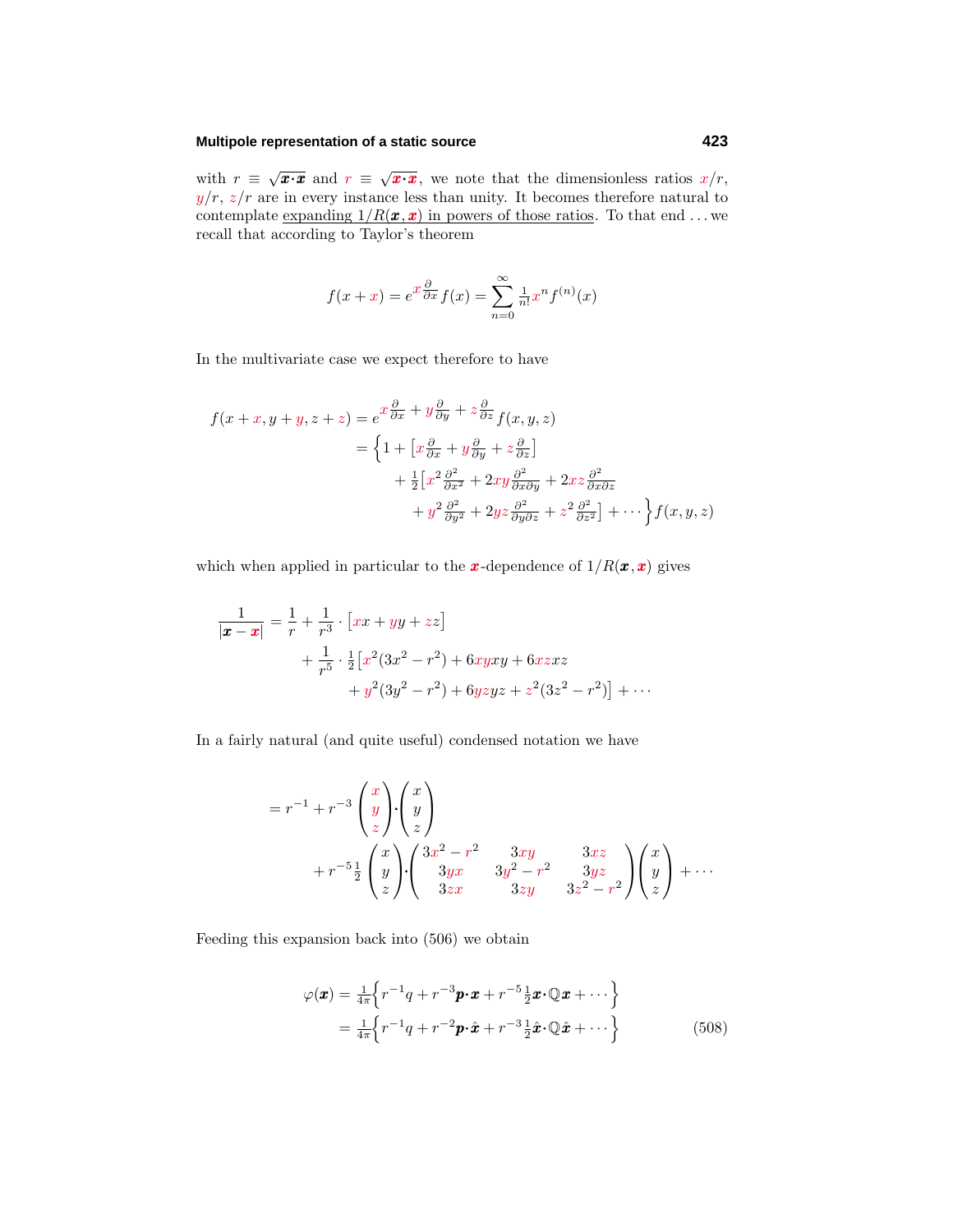where

$$
q \equiv \iiint \rho(\mathbf{x}) d^3 x \tag{508.0}
$$

≡ so-called "monopole moment scalar" or **total charge**

$$
\mathbf{p} \equiv \iiint \begin{pmatrix} x \\ y \\ z \end{pmatrix} \rho(\mathbf{x}) d^3 x \tag{508.1}
$$

≡ so-called "**dipole moment vector**"

$$
\mathbb{Q} \equiv \iiint \begin{pmatrix} 3x^2 - r^2 & 3xy & 3xz \\ 3yx & 3y^2 - r^2 & 3yz \\ 3zx & 3zy & 3z^2 - r^2 \end{pmatrix} \rho(\mathbf{x}) d^3x \tag{508.2}
$$

≡ so-called "**quadrupole moment** (tensor or) **matrix**"

In higher order we lose the advantages of matrix notation *...* might appear in 3rd order to have to write something like

$$
\frac{1}{4\pi}r^{-4}\frac{1}{3!}\sum_{\substack{a,b,c\\a+b+c=3}}W_{abc}\,\hat{x}^a\hat{x}^b\hat{x}^c\quad\text{with}\quad W_{abc}\equiv\iiint\limits_{\text{complicated cubic}}\underbrace{M_{abc}(x,y,z)}_{\text{complicated cubic}}
$$

but will soon be in position to proceed in a more orderly manner. As will emerge, it is the lowest-order terms that are of highest practical importance, so  $(508)$  is in fact quite useful as it stands: it will be useful also as a benchmark against which to test more general formulæ as they become available. Several comments are now in order:

**1.** The objects  $q, p, \mathbb{Q}, \ldots$  are called "scalar," "vector," "tensor,"... in recognition of how they respond to rotations of the Cartesian frame: they are, in short, tensorial with respect to the rotation group *O*(3), as one could demonstrate without difficulty.

**2.** *q* is the 0<sup>th</sup> moment of the charge distribution  $\rho(\boldsymbol{x})$ , *p* is assembled from the 1<sup>st</sup> moments,  $\mathbb{Q}$  is assembled from the 2<sup>nd</sup> moments, *etc*. Not surprisingly, if one possessed the moments of all orders then one could reconstruct the  $\rho(\mathbf{x})$ which generated those moments.<sup>310</sup>

**3.** Q is (like the energy/momentum tensor S: see again page 215) symmetric and traceless. These properties are, moreover, preserved under coordinate

$$
\rho(\pmb{x}) \sim \frac{1}{x^2 + y^2 + z^2 + a^2}
$$

But such a distribution cannot be enclosed within a sphere of finite radius.

<sup>310</sup> Usually, not always. The program would fail if, for example (see again page 416), the distribution were Lorentzian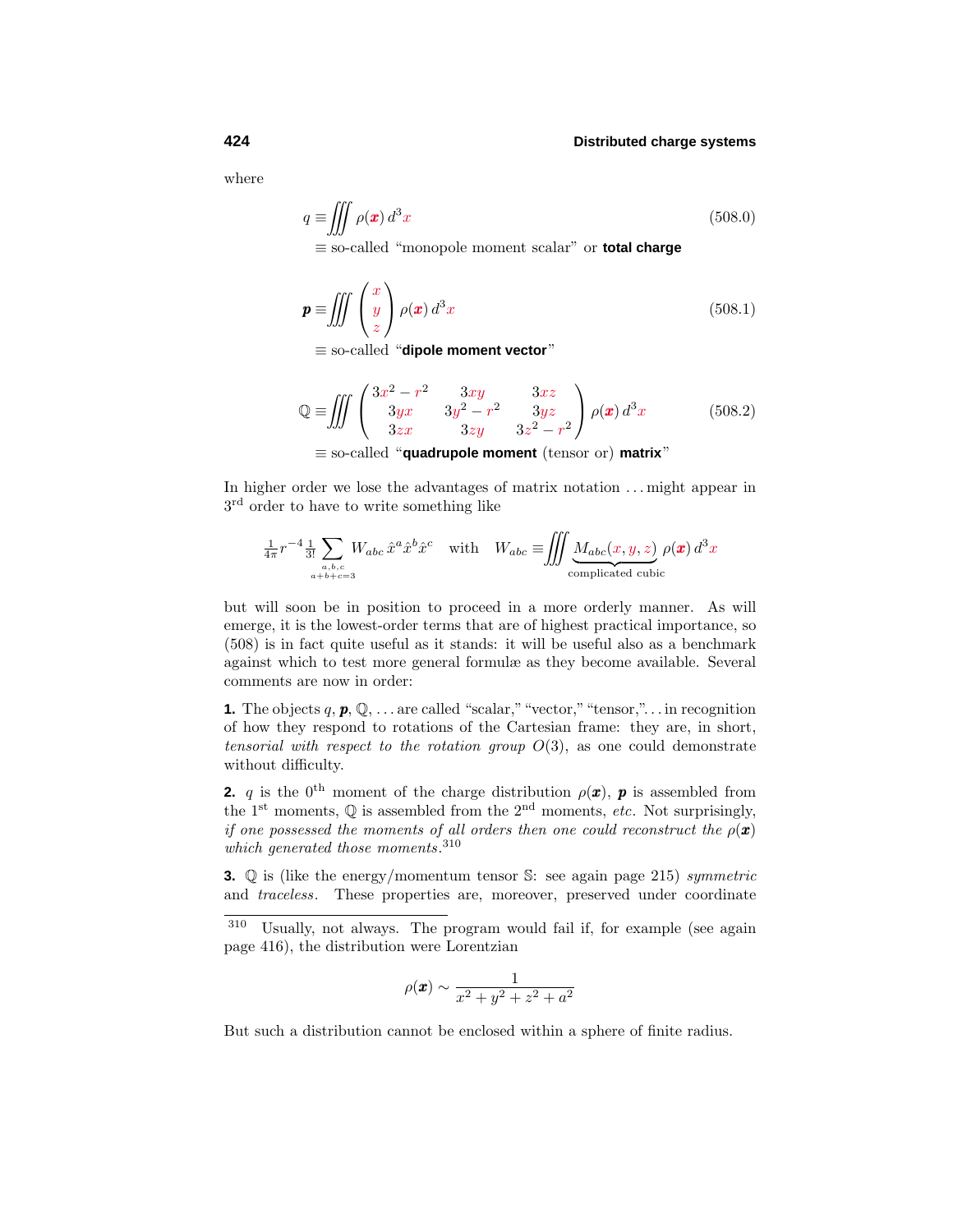### **Multipole representation of a static source 425**

rotation. From symmetric tracelessness it follows that Q contains (not 9, as one would otherwise expect, but) only 5 adjustable constants (degrees of freedom). Symmetry alone assures that Q can always be rotated to diagonal form

$$
\mathbb{Q} \xrightarrow{\hspace{0.5cm}} \text{properly chosen rotation} \longrightarrow \begin{pmatrix} Q_1 & 0 & 0 \\ 0 & Q_2 & 0 \\ 0 & 0 & Q_3 \end{pmatrix}
$$

and tracelessness requires that the eigenvalues sum to zero:  $Q_1 + Q_2 + Q_3 = 0$ .



Figure 154: Oblate spheroidal distribution, symmetric about the *z*-axis. Spinning bodies (stars, planets, atomic nuclei) commonly possess this shape, at least in leading approximation.

If, as is quite commonly the case,  $\rho(x)$  is symmetric about the *z*-axis (see the figure) then  $\mathbb Q$  acquires the structure

$$
\begin{pmatrix} -\frac{1}{2}Q & 0 & 0\\ 0 & -\frac{1}{2}Q & 0\\ 0 & 0 & Q \end{pmatrix}
$$

In such specialized contexts it is common (among nuclear physicists and others) to speak of "the quadrupole moment," the reference being to *Q*.

**4.** What is the origin of the monopole/dipole/*...* **multipole** terminology? The answer has little/nothing to do with electrostatics per se, much to do with the meaning of  $n<sup>th</sup>$  derivative. Look, for example, a 1-dimensional model of the situation in hand: suppose it to be the case that

$$
\varphi(x) = \int \rho(x) F(x - x) \, dx
$$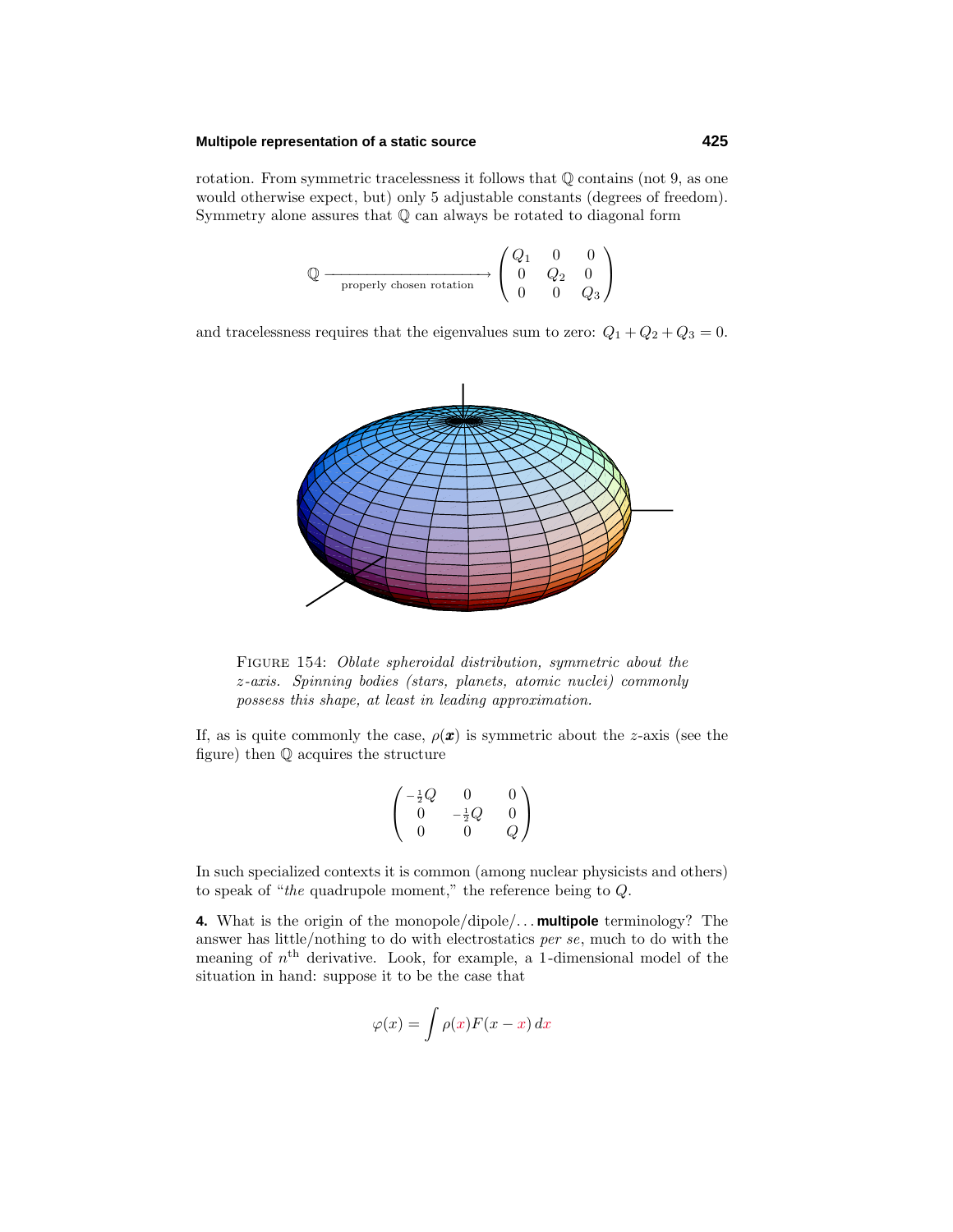where  $F(\bullet)$  is some prescribed differentiable function (*not* necessarily the  $\frac{1}{x-x}$ <sup>*x*</sup> encountered in  $(506)$  and where *x* remains "small" throughout the range of integration. We expect then to have

$$
\varphi(x) = \sum_{n=0}^{\infty} (-)^n \frac{1}{n!} \cdot \underbrace{\int \rho(x) x^n dx}_{n^{\text{th}} \text{ moment}} \cdot F^{(n)}(x)
$$

where  $F^{(0)}(x)$ ,  $F^{(1)}(x)$ ,  $F^{(2)}(x)$ ,  $F^{(3)}(x)$ ,  $\ldots$  acquire meaning from the following scheme:



FIGURE 155: Representation of the mechanism by which iteration of

$$
F^{(1)}(x) = \lim_{\epsilon \downarrow 0} \int \frac{\delta(\xi - (x + \frac{1}{2}\epsilon)) - \delta(x - (x - \frac{1}{2}\epsilon))}{\epsilon} F(\xi) d\xi
$$

gives rise to successive derivatives of  $F(x)$ . Notice that  $2^n$  spikes contribute to the construction of  $F^{(n)}(x)$ . This is the source of the "di/quadu/octo*...* 2*<sup>n</sup>*-tuple pole" terminology.

In several dimensions one encounters only this new circumstance: one can displace a sign-reversed monopole in several directions to create a dipole, can displace a sign-reversed dipole in several directions to create a quadrupole, etc.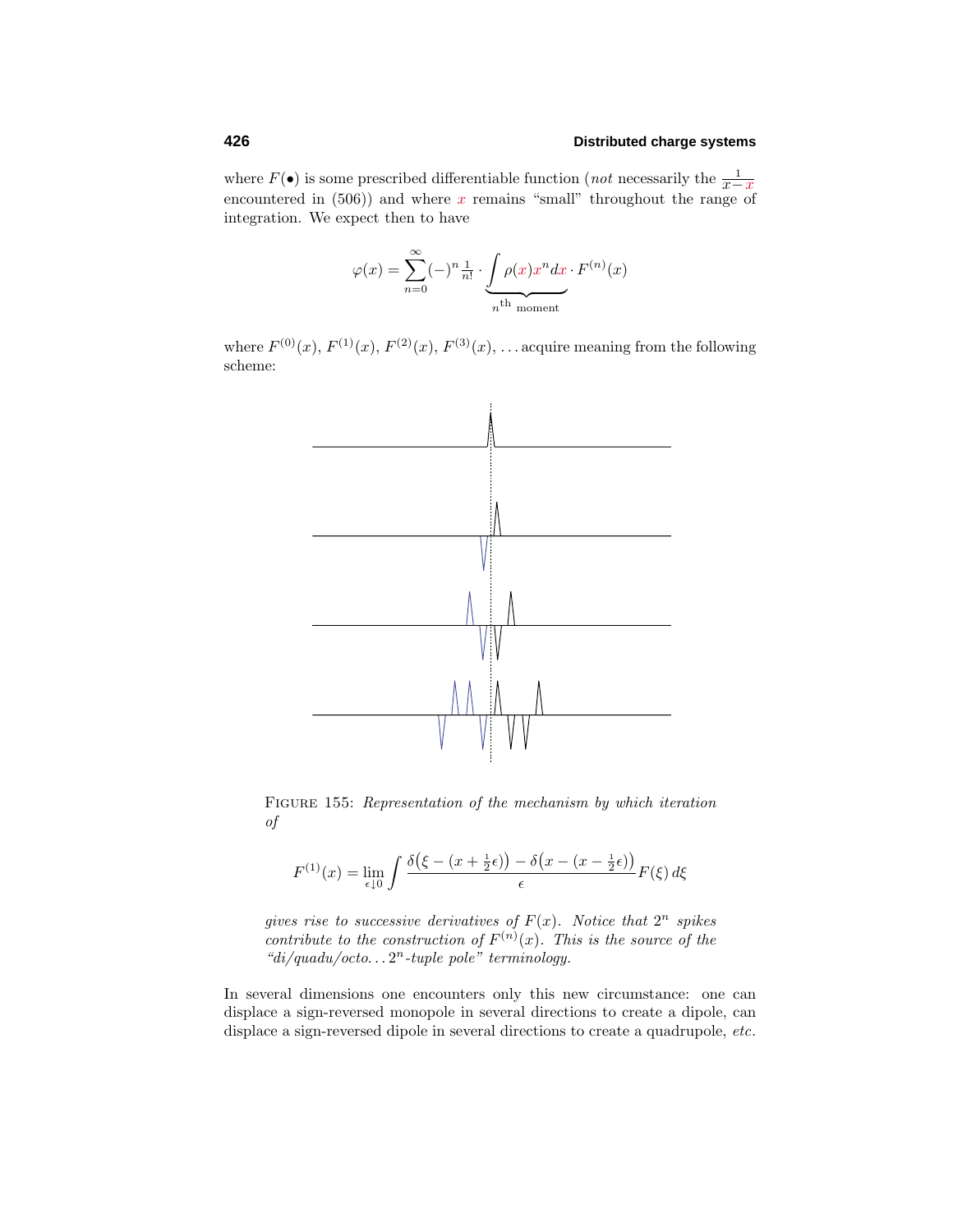### **Electrostatic potential of a dipole 427**

**5.** We are led thus to the principle that an arbitrary localized distribution  $\rho(\boldsymbol{x})$ can be represented as the superposition of

- an appropriately selected monopole +
- an appropriately selected dipole +
- an appropriately selected quadrupole  $+ etc$ :



**6.** Looking back again to (508) we notice that at sufficiently remote field points one can drop all but the monopole term  $(\rho(\mathbf{x}))$  looks like a point charge). At less remote points one can drop all terms subsequent to the dipole term. High order multipole terms depend upon such high powers of 1*/r* that they are of quantitative importance only in the near zone.

Equation  $(508)$  carries us a long way toward our goal, as stated on page 422. But there remains a good deal of meat to be gnawed from the bone.

**2. Electrostatic potential of a dipole.** Consider the two-charge configuration (no net charge) shown in Figure 156. The associated electrostatic potential can be described

$$
\varphi(\mathbf{x}) = \frac{1}{4\pi} q \left\{ \frac{1}{\sqrt{r^2 - 2ra \cos \vartheta + a^2}} - \frac{1}{\sqrt{r^2 + 2ra \cos \vartheta + a^2}} \right\}
$$
(509.1)  
\n
$$
= \frac{1}{4\pi} (q/r) \left\{ \left[ 1 - 2\frac{a}{r} \cos \vartheta + \left(\frac{a}{r}\right)^2 \right]^{-\frac{1}{2}} - \left[ 1 + 2\frac{a}{r} \cos \vartheta + \left(\frac{a}{r}\right)^2 \right]^{-\frac{1}{2}} \right\}
$$
  
\n
$$
= \frac{1}{4\pi} \frac{2qa \cos \vartheta}{r^2} \left\{ 1 + \frac{5 \cos 2\vartheta - 1}{4} \left(\frac{a}{r}\right)^2 + \frac{63 \cos 4\vartheta - 28 \cos 2\vartheta + 29}{64} \left(\frac{a}{r}\right)^4 + \cdots \right\}
$$
(509.2)

This describes, as a power series in  $a/r$ , the potential of a *physical* dipole. Proceeding now to the double limit

 $a \downarrow 0$  and  $q \uparrow \infty$  in such a way that  $p \equiv 2aq$  remains constant

we obtain

$$
\frac{1}{4\pi} \frac{p \cos \vartheta}{r^2} = \frac{1}{4\pi} \frac{\mathbf{p} \cdot \hat{\mathbf{x}}}{r^2} = \frac{1}{4\pi} \frac{\mathbf{p} \cdot \mathbf{x}}{r^3}
$$
\n(510)

Notice that the dipole potential  $\varphi$  would simply vanish if *q* were held *constant* during the compression process  $a \downarrow 0$ . Equipotentials derived from (509) and  $(510)$  are shown in Figure 157.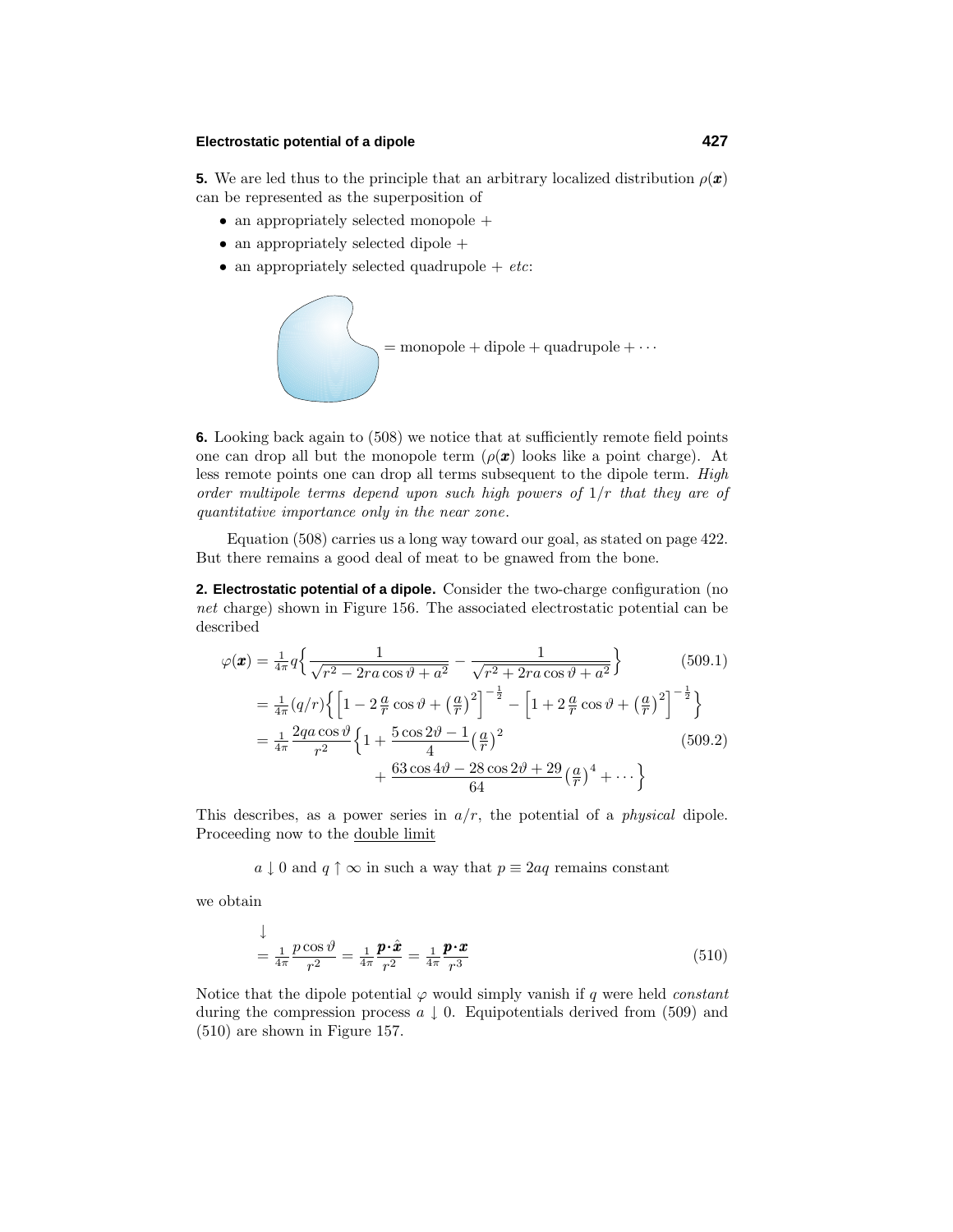

FIGURE 156: Notation used in the text to describe the field of a physical dipole  $\bullet\bullet$ . A "mathematical dipole" results in the idealized limit  $a \downarrow 0$ ,  $q \uparrow \infty$  with  $p \equiv 2aq$  held constant.



Figure 157: Central cross section of the equipotentials of a physical dipole (on the left) and of an idealized dipole (on the right).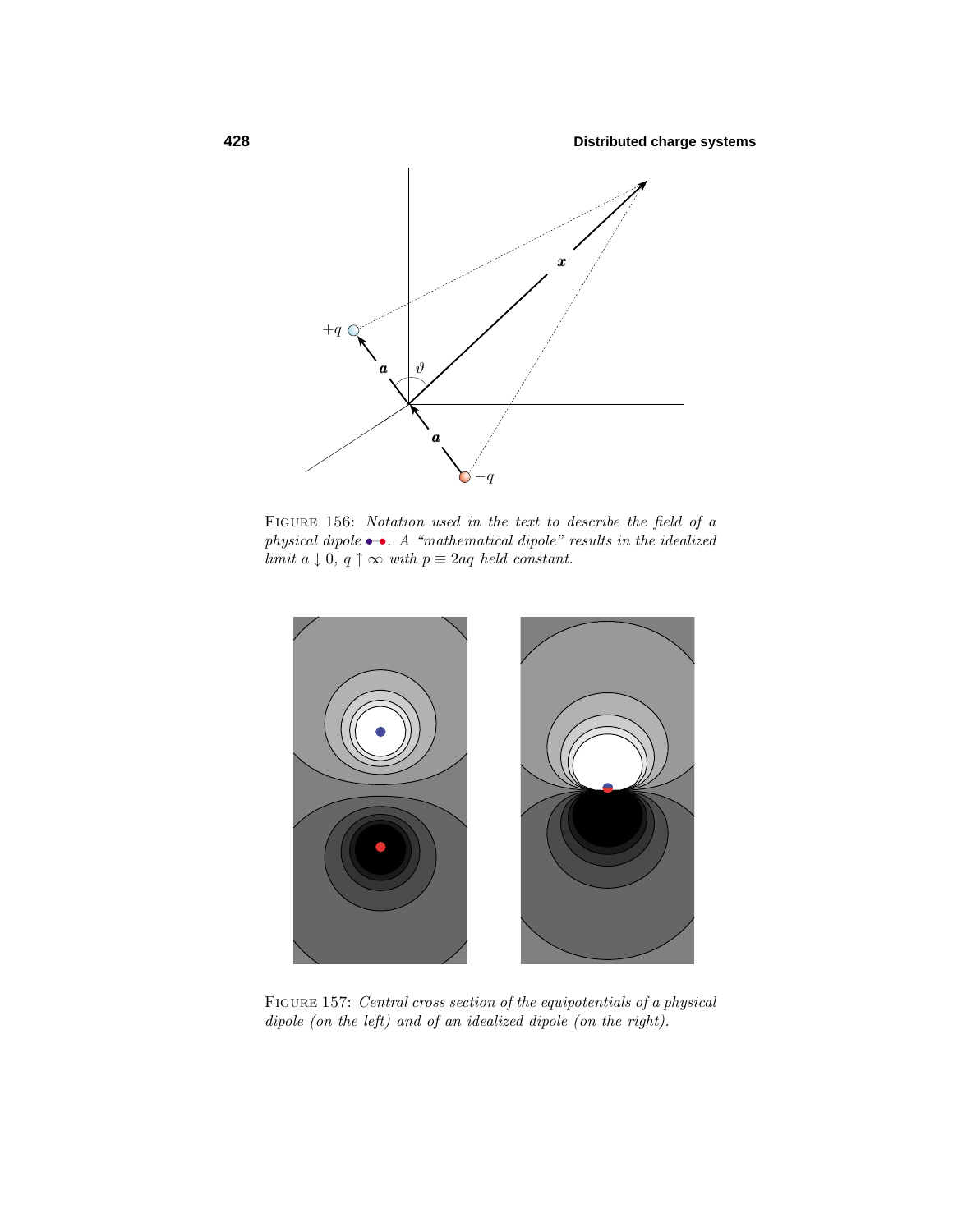**Electrostatic potential of an eccentric monopole 429**



FIGURE 158: Notation used in the text to describe the field of an "eccentric monopole," i.e., of an isolated charge (or charge element) that is arbitrarily positioned with respect to the coordinate origin. The length of  $x$  is  $r$ , the length of  $x$  is  $r$ .

**3. Electrostatic potential of an eccentric monopole.** In what might at first sight appear to be a step backward, but will soon be revealed to be a long step forward, we look now to the potential of the primitive system shown above; i.e., to the Coulomb potential of an eccentrically-positioned charge. This we do by systematic elaboration of methods borrowed from the preceding section. Immediately (which is to say: by the Law of Cosines)

$$
\varphi(\boldsymbol{x}) = \frac{1}{4\pi} q \frac{1}{\sqrt{r^2 - 2rr\cos\vartheta + r^2}}\tag{511}
$$

which—in preparation for implementation of our plan, which is to proceed by power series expansion—we will write

$$
= \begin{cases} \frac{1}{4\pi}q\frac{1}{r} \cdot \frac{1}{\sqrt{1-2(\frac{r}{r})\cos\vartheta+(\frac{r}{r})^2}} & : \text{ adapted to the case } r < r\\ \frac{1}{4\pi}q\frac{1}{r} \cdot \frac{1}{\sqrt{1-2(\frac{r}{r})\cos\vartheta+(\frac{r}{r})^2}} & : \text{ adapted to the case } r > r \end{cases}
$$

Thus do we acquire interest in the objects  $P_n(w)$  that arise as coefficients from the series

$$
\frac{1}{\sqrt{1 - 2wt + t^2}} = \sum_{n=0}^{\infty} P_n(w) t^n
$$
\n(512.1)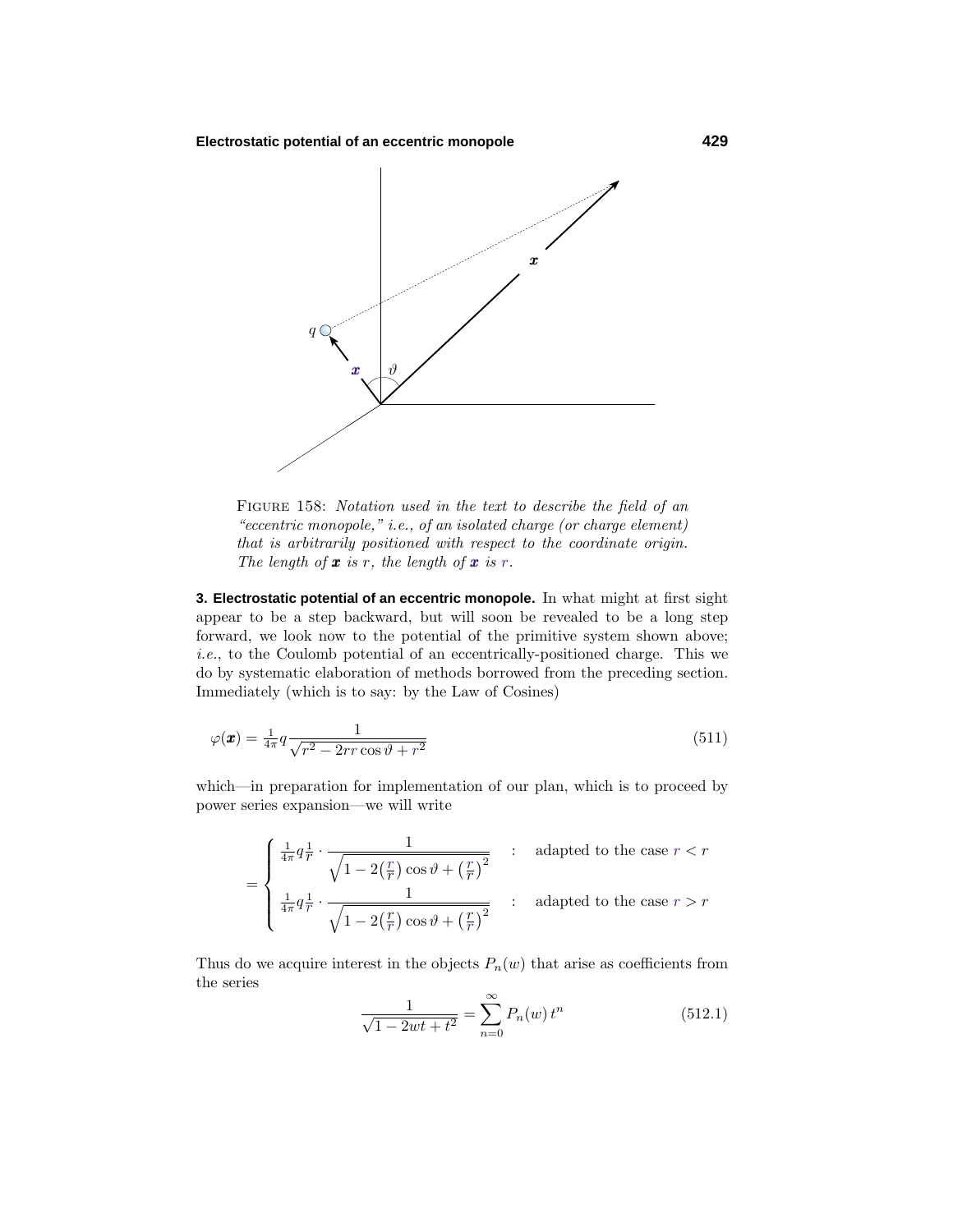*Mathematica* supplies

$$
P_0(w) = 1
$$
  
\n
$$
P_1(w) = w
$$
  
\n
$$
P_2(w) = \frac{1}{2}(3w^2 - 1)
$$
  
\n
$$
P_3(w) = \frac{1}{2}(5w^3 - 3w)
$$
  
\n
$$
P_4(w) = \frac{1}{8}(35w^4 - 30w^2 + 3)
$$
  
\n
$$
P_5(w) = \frac{1}{8}(63w^5 - 70w^3 + 15w)
$$
  
\n
$$
\vdots
$$
\n(512.2)

These are precisely the **Legendre polynomials**, the properties of which were first described  $(1784)$  by A. M. Legendre  $(1752-1833)$  and are summarized in every mathematical handbook.<sup>311</sup> Graphs of some low-order Legendre polynomials are shown in Figure 159.

Returning with this information to  $(511)$  we have

$$
\varphi(\boldsymbol{x}) = \begin{cases} \frac{1}{4\pi} q \frac{1}{r} \cdot \sum_{n=0}^{\infty} \left(\frac{r}{r}\right)^n P_n(\cos \vartheta) & \text{in the far zone} \\ \frac{1}{4\pi} q \frac{1}{r} \cdot \sum_{n=0}^{\infty} \left(\frac{r}{r}\right)^n P_n(\cos \vartheta) & \text{in the near zone} \end{cases}
$$
(513)

in which connection it becomes pertinent to notice that (ask *Mathematica*)

$$
P_0(\cos \vartheta) = 1 \n P_1(\cos \vartheta) = \cos \vartheta \n P_2(\cos \vartheta) = \frac{1}{4}(3 \cos 2\vartheta + 1) \n P_3(\cos \vartheta) = \frac{1}{8}(5 \cos 3\vartheta + 3 \cos \vartheta) \n P_4(\cos \vartheta) = \frac{1}{64}(35 \cos 4\vartheta + 20 \cos 2\vartheta + 9) \n P_5(\cos \vartheta) = \frac{1}{128}(63 \cos 5\vartheta + 35 \cos 3\vartheta + 30 \cos \vartheta)
$$
\n(512.3)

Looking specifically/explicitly to the far zone we have

$$
\varphi(\pmb{x}) = \frac{1}{4\pi} \left\{ r^{-1}q + r^{-2}qrP_1(\cos\vartheta) + r^{-3}qr^2P_2(\cos\vartheta) + \cdots \right\}
$$
(514)

which must comprise the multipole expansion—correct to all orders—of an eccentrically placed monopole. How does this result compare with what (508) has to say in such a specialized situation? Setting  $\rho(\mathbf{x}) = q\delta(\mathbf{x} - \mathbf{x})$  and working

 $311$  See, for example, W. Magnus & F. Oberhettinger, Formulas & Theorems for the Functions of Mathematical Physics (1949), pages 50–59; J. Spanier & K. B. Oldham, An Atlas of Functions (1987), Chapter 21; M. Abramowitz & Irene Stegun, *Handbook of Mathematical Functions* (1964), Chapter 22. For discussion of how the principal properties of the Legendre polynomials are established see pages  $471-475$  in CLASSICAL ELECTRODYNAMICS  $(1980)$ .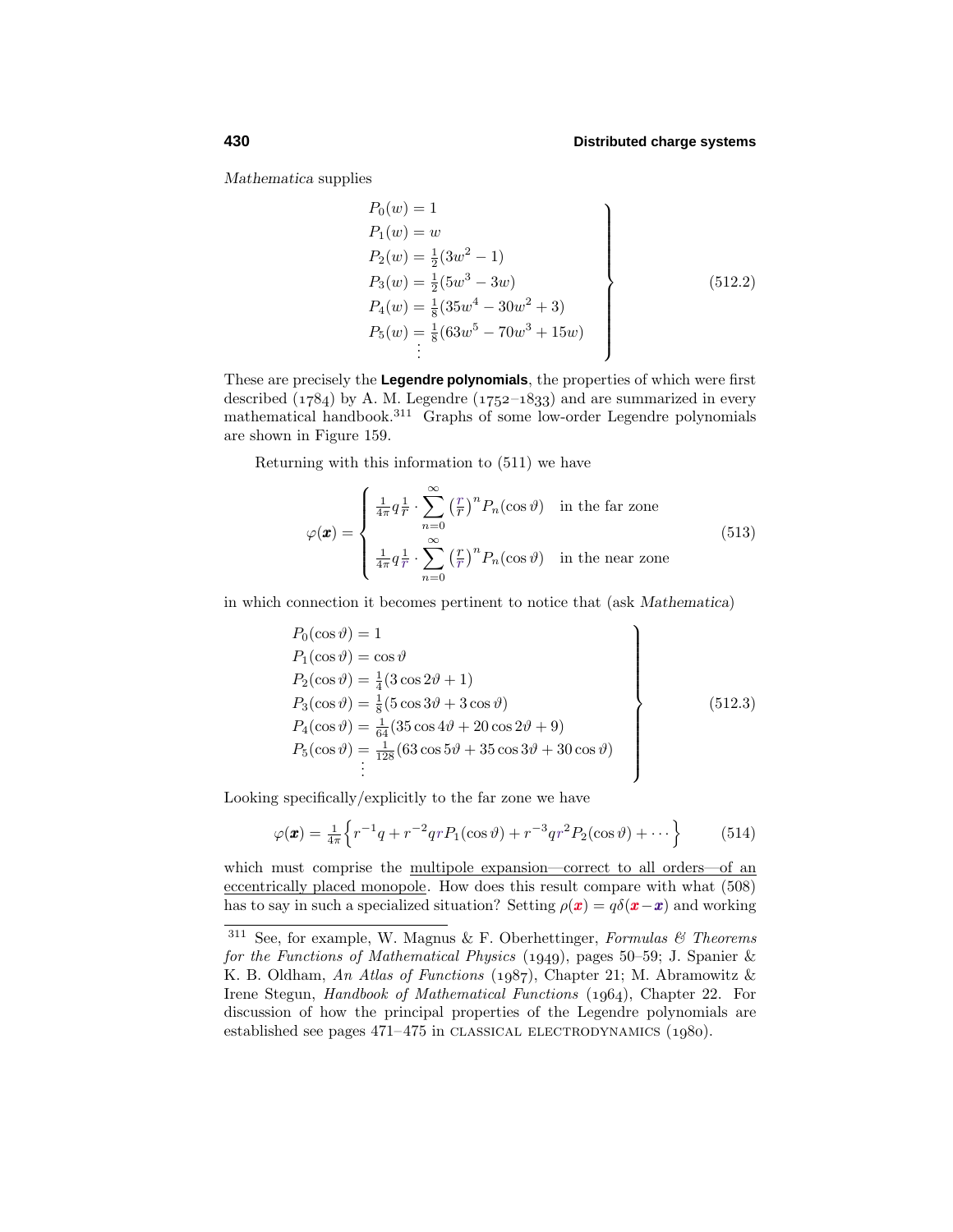# **Electrostatic potential of an eccentric monopole 431**



Figure 159: Graphs of Legendre polynomials of low odd order (above) and low even order (below). Order can in each case be determined by counting the number of zero-crossings. The  $P_n(w)$ are orthogonal in the sense

$$
\int_{-1}^{+1} P_m(w) P_n(w) \, dw = \frac{2}{2m+1} \delta_{mn}
$$

and provide a natural basis within the space of functions defined on the interval  $[-1, +1]$ .

from (508), we find that

$$
q \equiv \iiint q\delta(\mathbf{x} - \mathbf{x}) d^3 x = q
$$
  
=  $qP_0(\cos \theta)$ : monopole terms agree trivially

$$
\mathbf{p} \equiv \iiint \begin{pmatrix} x \\ y \\ z \end{pmatrix} q \delta(\mathbf{x} - \mathbf{x}) d^3 x
$$
  
=  $q \begin{pmatrix} x \\ y \\ z \end{pmatrix}$  so  $\mathbf{p} \cdot \hat{\mathbf{x}} = qr \cos \vartheta$  by definition of  $\vartheta$   
=  $qrP_1(\cos \vartheta)$ : dipole terms agree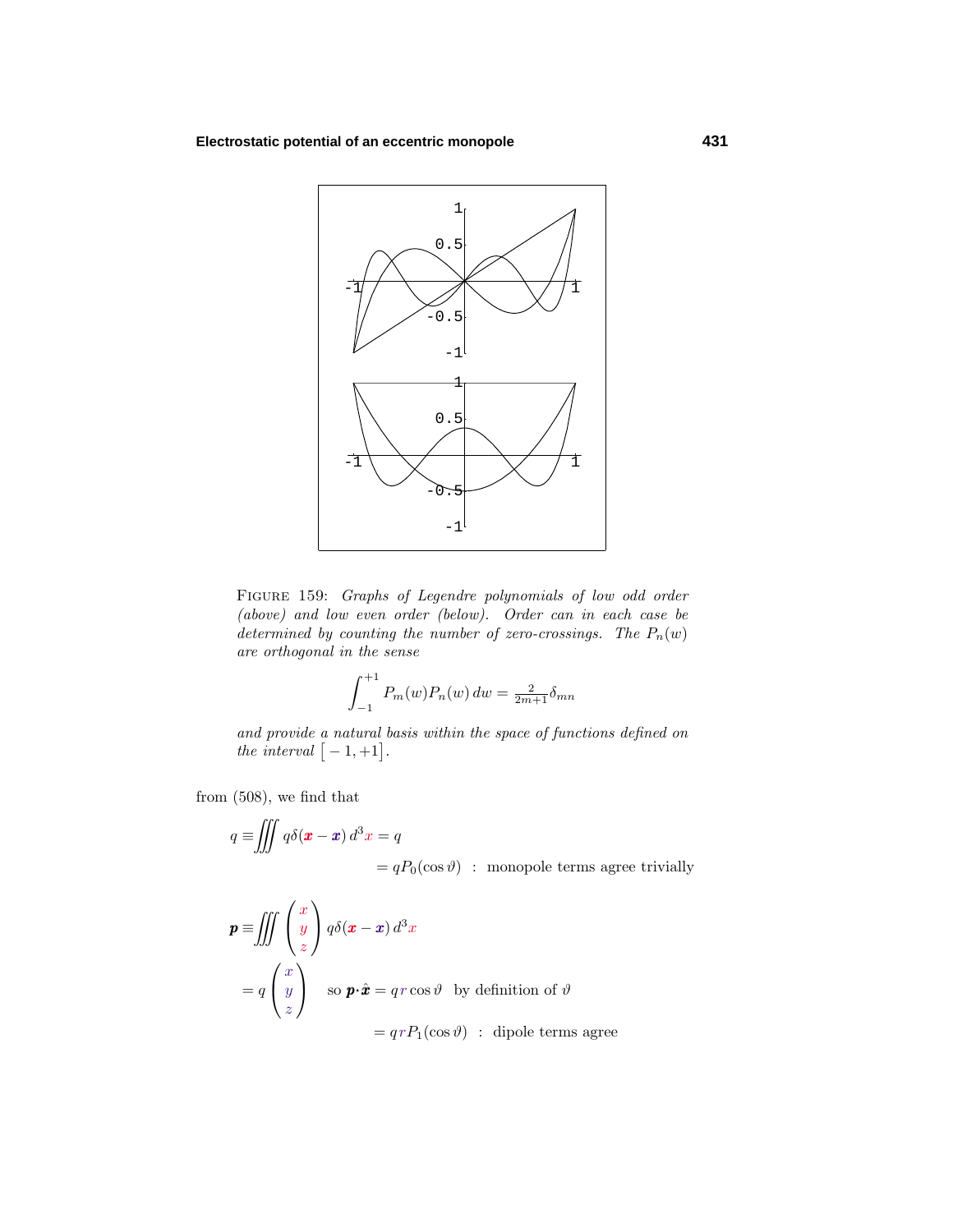and finally that

$$
\mathbb{Q} = \iiint \begin{pmatrix} 3x^2 - r^2 & 3xy & 3xz \\ 3yx & 3y^2 - r^2 & 3yz \\ 3zx & 3zy & 3z^2 - r^2 \end{pmatrix} q \delta(\mathbf{x} - \mathbf{x}) d^3x
$$
  
\n
$$
= q \begin{pmatrix} 3x^2 - r^2 & 3xy & 3xz \\ 3yx & 3y^2 - r^2 & 3yz \\ 3zx & 3zy & 3z^2 - r^2 \end{pmatrix}
$$
  
\n
$$
\downarrow
$$
  
\n
$$
\frac{1}{2}\hat{\mathbf{x}} \cdot \mathbb{Q} \hat{\mathbf{x}} = q \left\{ \frac{3}{2}(\mathbf{x} \cdot \hat{\mathbf{x}})^2 - \frac{1}{2}r^2 \right\}
$$
  
\n
$$
= qr^2 \frac{1}{2}(\cos^2 \vartheta - 1)
$$
  
\n
$$
= qr^2 P_2(\cos \vartheta)
$$

So though  $(508)$  and  $(514)$  look quite different, they do in fact say exactly the same thing. Which is gratifying, but *...*

Equation  $(514)$  says in its complicated way what we could say quite simply if we were to reposition our coordinate system (place the origin at the solitary charge), so is of relatively little interest in itself. It acquires profound interest, however, when put to its intended use:

**4. Representation of an arbitrary potential by superimposed spherical harmonics.** The idea is to apply (514) to each constituent element  $\rho(\mathbf{x}) d^3x$  of our distributed charge. To implement the idea we introduce spherical coordinates in the usual way

$$
\boldsymbol{x} = r \begin{pmatrix} \sin \theta \cos \phi \\ \sin \theta \sin \phi \\ \cos \theta \end{pmatrix}, \qquad \boldsymbol{x} = r \begin{pmatrix} \sin \theta \cos \phi \\ \sin \theta \sin \phi \\ \cos \theta \end{pmatrix}
$$

where evidently  $\theta$  signifies *colatitude* (North and South poles are coordinated  $\theta = 0$  and  $\theta = \pi$ , respectively). Then

$$
\cos \vartheta = \hat{\mathbf{x}} \cdot \hat{\mathbf{z}} = \cos \theta \cos \theta + \sin \theta \sin \theta \cos(\phi - \phi)
$$

and

$$
d^3x = r^2 \sin\theta \, dr d\theta d\phi
$$

so  $(514)$  supplies

$$
\varphi(\boldsymbol{x}) = \frac{1}{4\pi} r^{-1} \sum_{n=0}^{\infty} \iiint \left(\frac{r}{r}\right)^n P_n\left(\cos\theta\cos\theta + \sin\theta\sin\theta\cos(\phi - \phi)\right) \cdot \rho(r, \theta, \phi) r^2 \sin\theta \, dr d\theta d\phi \qquad (515)
$$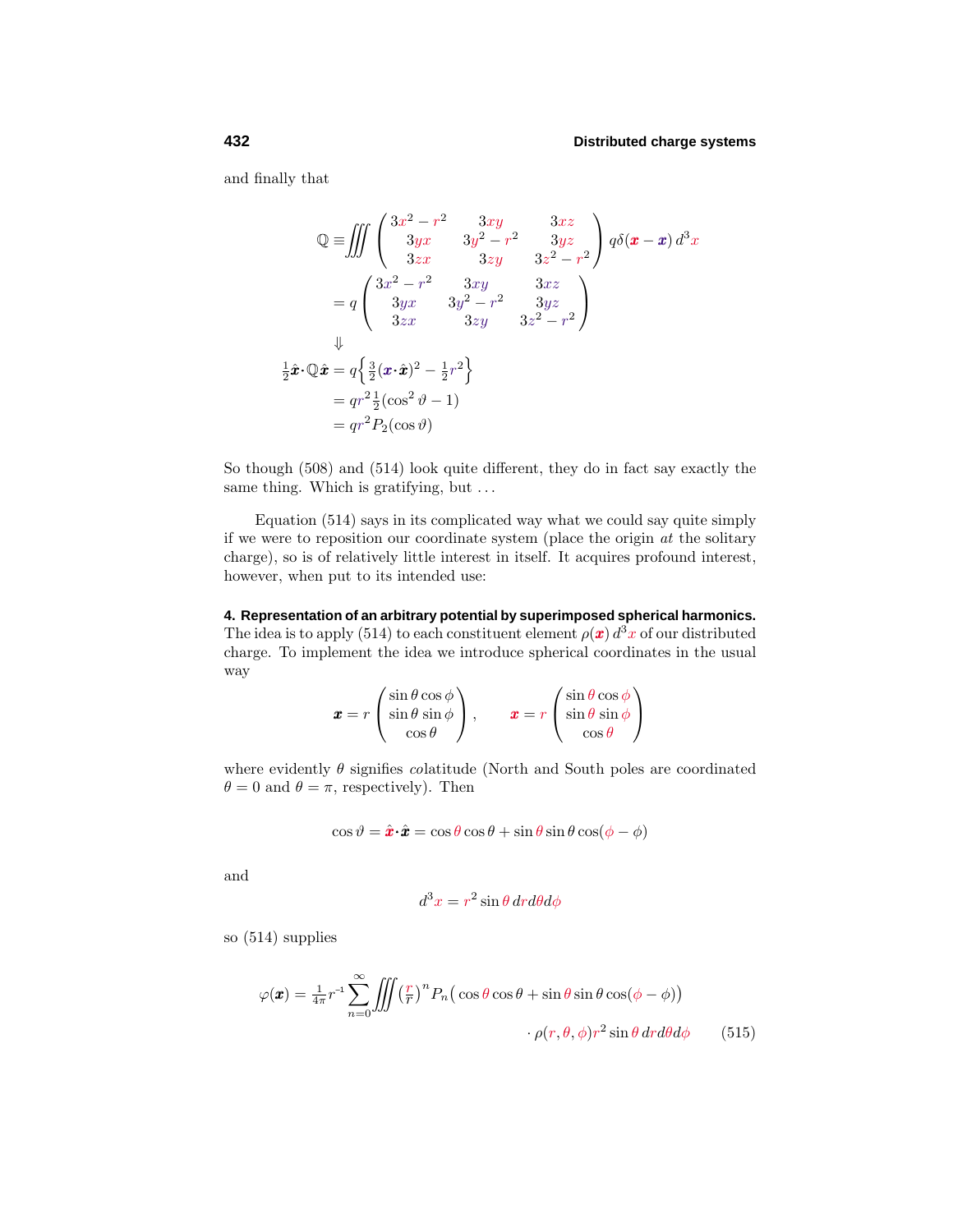**Entry of spherical harmonics into potential theory 433**

Thumbing through the mathematical handbooks, we discover the wonderful identity<sup>312</sup>

$$
P_n\left(\cos\theta\cos\theta + \sin\theta\sin\theta\cos(\phi - \phi)\right)
$$
\n
$$
= P_n(\cos\theta)P_n(\cos\theta) + 2\sum_{n=0}^n \frac{(n-m)!}{(n+m)!} P_n^m(\cos\theta)P_n^m(\cos\theta)\cos m(\phi - \phi)
$$
\n(516.1)

Here

$$
P_n^m(w) \equiv (-)^m (1 - w^2)^{\frac{1}{2}m} \left(\frac{d}{dw}\right)^m P_n(w) \quad : \quad m = 0, 1, 2, \dots, n
$$

$$
P_n(w) \equiv (-)^n \frac{1}{2^n n!} \left(\frac{d}{dw}\right)^n (1 - w^2)^n
$$

defines the so-called associated Legendre functions, the first few of which are displayed below:<sup>313</sup>

$$
P_0(w) \equiv P_0^0(w) = 1 \qquad \qquad = 1
$$

*m*=0

$$
P_1(w) \equiv P_1^0(w) = w
$$
  

$$
P_1^1(w) = -\sqrt{1 - w^2}
$$
  

$$
= -\sin \theta
$$

$$
P_2(w) \equiv P_2^0(w) = \frac{1}{2}(3w^2 - 1) = \frac{1}{4}(3\cos 2\theta + 1)
$$
  
\n
$$
P_2^1(w) = -3w\sqrt{1 - w^2} = -\frac{3}{2}\sin 2\theta
$$
  
\n
$$
P_2^2(w) = -3(w^2 - 1) = -\frac{3}{2}(\cos 2\theta - 1)
$$

$$
P_3(w) \equiv P_3^0(w) = \frac{1}{2}(5w^3 - 3w) = \frac{1}{8}(5\cos 3\theta + 3\cos \theta)
$$
  
\n
$$
P_3^1(w) = -\frac{3}{2}(5w^2 - 1)\sqrt{1 - w^2} = -\frac{3}{8}(5\sin 3\theta + \sin \theta)
$$
  
\n
$$
P_3^2(w) = 15w(1 - w^2) = -\frac{15}{4}(\cos 3\theta - \cos \theta)
$$
  
\n
$$
P_3^3(w) = -15(1 - w^2)\sqrt{1 - w^2} = -\frac{15}{4}(\sin 3\theta - 3\sin \theta)
$$

I have written these out to demonstrate that, while  $P_n^m(w)$  is a polynomial only if *m* is even, the associated Legendre functions are in all cases simple

$$
f(x+y) = \sum_{n} g_n(x)g_n(y)
$$

are called "addition formulæ."

<sup>313</sup> Use *Mathematica* to reproduce/extend the list. The commands are

LegendreP[n,m,w] and LegendreP[n,m,Cos[*θ*]]//TrigReduce

 $^{312}$  Magnus & Oberhettinger,  $^{311}$  page 55; P. Morse & H. Feshbach,  $Methods$  of Theoretical Physics  $(1953)$ , page 1274. Identities of the frequently-encountered design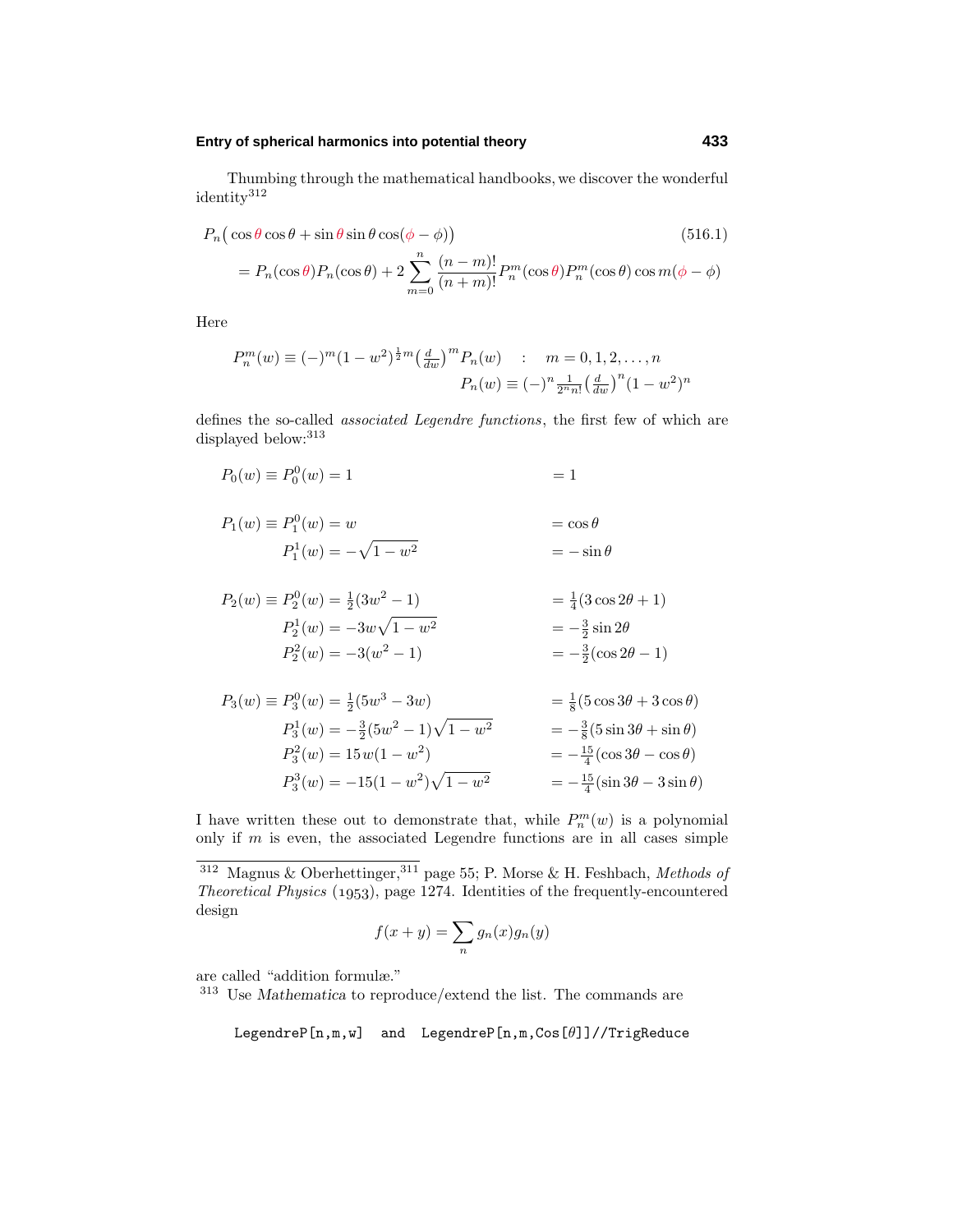combinations of elementary functions—nothing to become nervous about. If we now write

$$
\cos m(\phi - \phi) = \frac{e^{im(\phi - \phi)} + e^{-im(\phi - \phi)}}{2}
$$

and accept the convention<sup>314</sup> that

 $P_n^m(w)$  and  $P_n^{-m}(w)$  are two names for the same thing

then  $(516.1)$  becomes

$$
P_n\left(\cos\theta\cos\theta + \sin\theta\sin\theta\cos(\phi - \phi)\right)
$$
  
= 
$$
\sum_{m=-n}^{m=-n} C_n^m \cdot P_n^m(\cos\theta)e^{-im\phi} \cdot P_n^m(\cos\theta)e^{+im\phi}
$$
 (516.2)  

$$
C_n^m \equiv \frac{(n-|m|)!}{(n+|m|)!}
$$

in which the  $(\theta, \phi)$ -variables and  $(\theta, \phi)$ -variables have been fully disentangled, placed in nearly identical "piles." Further simplifications become possible when one reflects upon the orthogonality properties of  $e^{im\phi}$  and  $P_n^m(w)$ . Familiarly

$$
\int_0^{2\pi} e^{-im\phi} e^{+im\phi} = 2\pi \, \delta_{mm}
$$

Less familiarly—but as the handbooks inform us, and as (even in the absence of explicit proof) we are readily convinced by a little *Mathematica*-assisted experimentation—

$$
\int_{-1}^{+1} P_n^m(w) P_n^m(w) = \frac{2}{2n+1} C_n^m \delta_{nn} \quad : \quad 0 \leq m \leq \text{lesser of } n \text{ and } n
$$

So we construct

$$
\mathcal{Y}_n^m(w,\phi) \equiv (-)^m \sqrt{\frac{2n+1}{4\pi} \frac{(n+|m|)!}{(n-|m|)!}} P_n^m(w) e^{im\phi} \quad : \quad m = 0, \pm 1, \pm 2, \dots, \pm n
$$
  

$$
\mathcal{L}_a
$$
 convention, fairly standard to the literature, and honored by Mathematica

which are orthonormal in the sense

$$
\int_0^{2\pi} \int_{-1}^{+1} [\mathcal{Y}_n^m(w,\phi)]^* \mathcal{Y}_n^m(w,\phi) \, dw d\phi = \delta^{mm} \delta_{nn}
$$

Or—more suitably for the matter at hand—

$$
Y_n^m(\theta,\phi)\equiv\mathcal{Y}_n^m(\cos\theta,\phi)
$$

<sup>314</sup> Beware! The designers of *Mathematica* adopted at this point an alternative convention.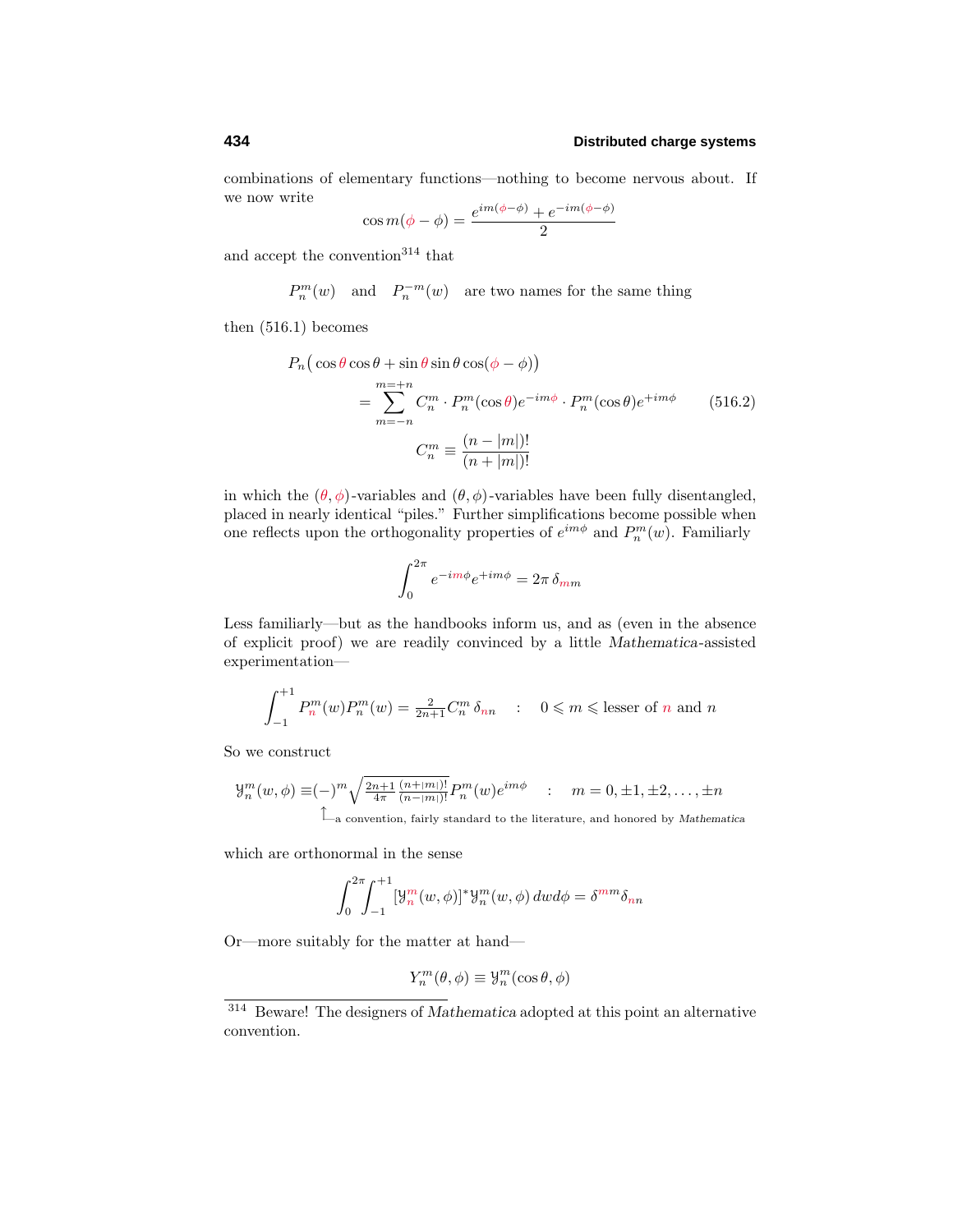### **Entry of spherical harmonics into potential theory 435**

which are precisely the celebrated **spherical harmonics**, orthonormal on the surface of the sphere

$$
\int_0^{2\pi} \int_0^{\pi} [Y_n^m(\theta, \phi)]^* Y_n^m(\theta, \phi) \sin \theta d\theta d\phi = \delta^{mm} \delta_{nn}
$$

just as the functions  $E_m(\phi) \equiv \frac{1}{\sqrt{2\pi}} e^{im\phi}$  were seen above to be orthonormal on the surface of the circle. The functions  $Y_n^m(\theta, \phi)$  are relatively more complicated than the functions  $E_m(\phi)$  not so much because they have an extra argument as because the surface of a sphere is a topologically more complicated place than the surface of a circle (or—more aptly—than the surface of a torus). *Mathematica*, upon the command SphericalHarmonicY[n,m,*θ*,*φ*], produces the following explicit list of low-order spherical harmonics:

$$
Y_0^0(\theta,\phi) = \sqrt{\tfrac{1}{4\pi}}
$$

$$
Y_1^{-1}(\theta, \phi) = +\sqrt{\frac{3}{8\pi}} e^{-i\phi} \sin \theta
$$
  

$$
Y_1^0(\theta, \phi) = \sqrt{\frac{3}{4\pi}} \cos \theta
$$
  

$$
Y_1^{+1}(\theta, \phi) = -\sqrt{\frac{3}{8\pi}} e^{+i\phi} \sin \theta
$$

$$
Y_2^{-2}(\theta, \phi) = +\sqrt{\frac{15}{32\pi}} e^{-2i\phi} \sin^2 \theta
$$
  
\n
$$
Y_2^{-1}(\theta, \phi) = +\sqrt{\frac{15}{8\pi}} e^{-i\phi} \cos \theta \sin \theta
$$
  
\n
$$
Y_2^{0}(\theta, \phi) = +\sqrt{\frac{5}{16\pi}} (3 \cos^2 \theta - 1)
$$
  
\n
$$
Y_2^{+1}(\theta, \phi) = -\sqrt{\frac{15}{8\pi}} e^{+i\phi} \cos \theta \sin \theta
$$
  
\n
$$
Y_2^{+2}(\theta, \phi) = +\sqrt{\frac{15}{32\pi}} e^{+2i\phi} \sin^2 \theta
$$

There are  $2n + 1 = 1, 3, 5, \ldots$  of the things of order  $n = 0, 1, 2, \ldots$ 

By this point  $(516.2)$  has assumed the form

$$
P_n\left(\cos\theta\cos\theta + \sin\theta\sin\theta\cos(\phi - \phi)\right)
$$
  
= 
$$
\sum_{m=-n}^{m=-n} \frac{4\pi}{2n+1} [Y_n^m(\theta, \phi)]^* Y_n^m(\theta, \phi)
$$
 (516.3)

which when introduced into  $(515)$  gives

$$
\varphi(\boldsymbol{x}) = \frac{1}{4\pi} r^{-1} \sum_{n=0}^{\infty} \frac{4\pi}{2n+1} \sum_{m=-n}^{m=-n} Q_n^m \frac{Y_n^m(\theta, \phi)}{r^n}
$$
(517)  
where  

$$
Q_m^n \equiv \iiint \left[ Y_n^m(\theta, \phi) \right]^* \rho(r, \theta, \phi) r^{n+2} \sin \theta \, dr d\theta d\phi
$$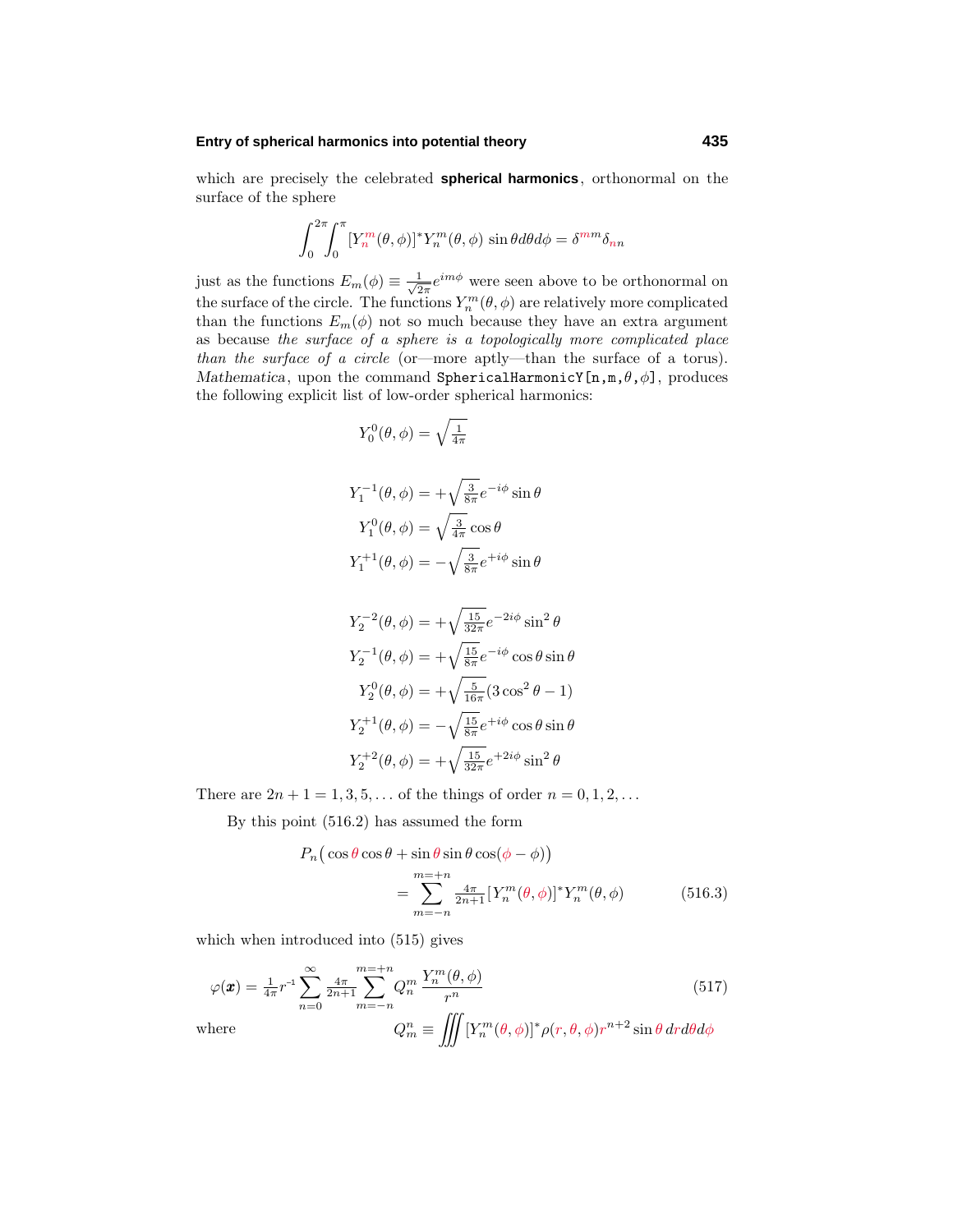defines the **multipole moments of the charge distribution**:

$$
Q_0^0
$$
  
\n
$$
Q_1^{-1} Q_1^0 Q_1^{+1}
$$
  
\n
$$
Q_2^{-2} Q_2^{-1} Q_2^0 Q_2^{+1} Q_2^{+2}
$$
  
\n
$$
\vdots
$$
  
\n
$$
Q_n^{-n} \dots \dots \dots Q_n^{-1} Q_n^0 Q_n^{+1} \dots \dots \dots Q_n^{+n}
$$

To remove any element of the mystery from the situation let us look to some of the illustrative specifics:

$$
Q_0^0 = \iiint \left[ Y_0^0(\theta, \phi) \right]^* \rho(r, \theta, \phi) r^2 \sin \theta \, dr d\theta d\phi
$$
  
=  $\sqrt{\frac{1}{4\pi}} \iiint \rho(r, \theta, \phi) r^2 \sin \theta \, dr d\theta d\phi$   
=  $\sqrt{\frac{1}{4\pi}} q$  (518)<sup>0</sup>

$$
Q_1^0 = \iiint \left[ Y_1^0(\theta, \phi) \right]^* \rho(r, \theta, \phi) r^3 \sin \theta \, dr d\theta d\phi
$$
  
\n
$$
= \sqrt{\frac{3}{4\pi}} \iiint r \cos \theta \cdot \rho(r, \theta, \phi) r^2 \sin \theta \, dr d\theta d\phi
$$
  
\n
$$
= \sqrt{\frac{3}{4\pi}} \iiint z \cdot \rho(x) d^3x
$$
  
\n
$$
= \sqrt{\frac{3}{4\pi}} p_3
$$
  
\n
$$
Q_1^{-1} = \iiint \left[ Y_1^{-1}(\theta, \phi) \right]^* \rho(r, \theta, \phi) r^3 \sin \theta \, dr d\theta d\phi
$$
  
\n
$$
= + \sqrt{\frac{3}{8\pi}} \iiint r(\cos \phi - i \sin \phi)^* \sin \theta \cdot \rho(r, \theta, \phi) r^2 \sin \theta \, dr d\theta d\phi
$$
  
\n
$$
= + \sqrt{\frac{3}{8\pi}} \iiint (x + iy) \cdot \rho(x) d^3x
$$
  
\n
$$
= + \sqrt{\frac{3}{8\pi}} (p_1 + ip_2)
$$
  
\n
$$
Q_1^{-1} = \sqrt{\frac{3}{8\pi}} (p_1 + ip_2)
$$
  
\n(518)<sub>1</sub><sup>-1</sup>

$$
Q_1^{+1} = -\sqrt{\frac{3}{8\pi}} \left( p_1 - ip_2 \right) \tag{518}_1^{+1}
$$

$$
Q_2^0 = \iiint \left[ Y_2^0(\theta, \phi) \right]^* \rho(r, \theta, \phi) r^4 \sin \theta \, dr d\theta d\phi
$$
  
=  $\sqrt{\frac{5}{16\pi}} \iiint \left( 3z^2 - r^2 \right) \cdot \rho(\mathbf{x}) d^3 x$   
=  $\sqrt{\frac{5}{16\pi}} Q_{33}$  (518)<sup>0</sup>/<sub>2</sub>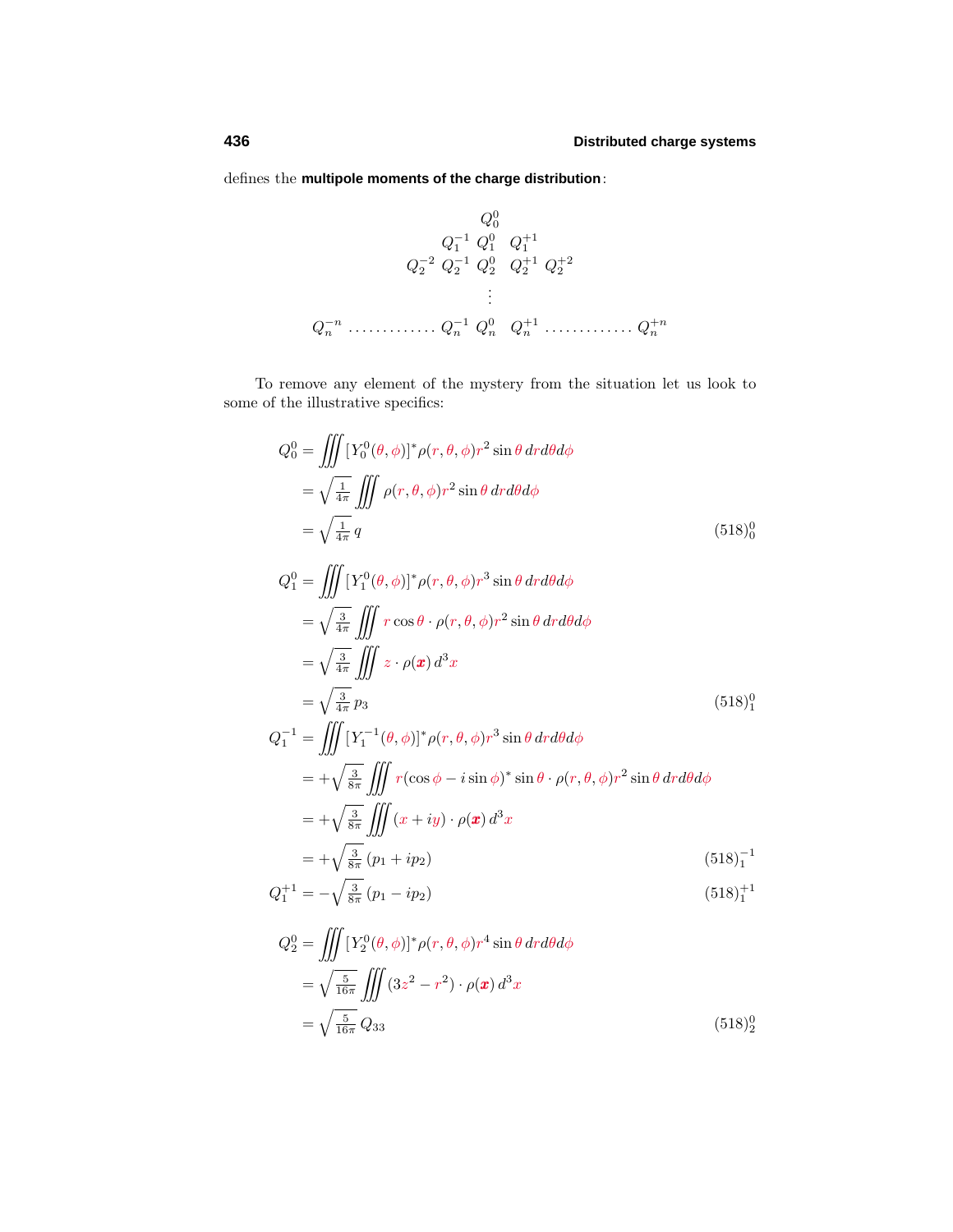**Entry of spherical harmonics into potential theory 437**

$$
Q_2^{-1} = \iiint \left[ Y_2^{-1}(\theta, \phi) \right]^* \rho(r, \theta, \phi) r^4 \sin \theta \, dr d\theta d\phi
$$
  
=  $+\sqrt{\frac{15}{8\pi}} \iiint r^2 (\cos \phi + i \sin \phi) \cos \theta \sin \theta \cdot \rho(r, \theta, \phi) r^2 \sin \theta \, dr d\theta d\phi$   
=  $+\sqrt{\frac{15}{8\pi}} \iiint (x + iy) z \cdot \rho(\mathbf{x}) d^3 x$   
=  $+\sqrt{\frac{15}{8\pi}} \frac{1}{3} (Q_{13} + i Q_{23})$  (518)<sub>2</sub><sup>-1</sup>

$$
Q_2^{+1} = -\sqrt{\frac{15}{8\pi}} \frac{1}{3} (Q_{13} - i Q_{23})
$$
\n
$$
(518)_2^{+1}
$$

$$
Q_2^{-2} = \iiint \left[ Y_2^{-2}(\theta, \phi) \right]^* \rho(r, \theta, \phi) r^4 \sin \theta \, dr d\theta d\phi
$$
  
=  $+\sqrt{\frac{15}{32\pi}} \iiint r^2 \underbrace{(\cos 2\phi + i \sin 2\phi)}_{=\cos^2 \phi - \sin^2 \phi + 2i \cos \phi \sin \phi} \sin^2 \theta \cdot \rho(r, \theta, \phi) r^2 \sin \theta \, dr d\theta d\phi$   
=  $+\sqrt{\frac{15}{32\pi}} \iiint (x^2 - y^2 + 2ixy) \cdot \rho(\mathbf{x}) d^3 x$   
=  $+\sqrt{\frac{15}{32\pi}} \frac{1}{3} (Q_{11} - Q_{22} + 2iQ_{12})$  (518)<sup>-2</sup>  
 $Q_2^{+2} = +\sqrt{\frac{15}{32\pi}} \frac{1}{3} (Q_{11} - Q_{22} - 2iQ_{12})$  (518)<sup>+2</sup>

$$
Q_2^{+2} = +\sqrt{\frac{15}{32\pi}} \frac{1}{3} (Q_{11} - Q_{22} - 2iQ_{12})
$$
\n(518)<sub>2</sub><sup>+2</sup>

\nre the notations *n*, and *O<sub>1</sub>*, have been taken from (508) on page 424. The

Here the notations  $p_a$  and  $Q_{ab}$  have been taken from (508) on page 424. The point is that same physical information is folded (if in a different way) into the designs of  $Q_1^m$ ,  $Q_2^m$ ,  $\dots$  as was folded into the designs of  $p$ ,  $\mathbb{Q}$ ,  $\dots$ : equations (517) and (508) are saying the same thing, but in different ways.

Were we to pursue the mathematical side of this subject we would want to establish that & how the spherical harmonics  $Y_n^m(\theta, \phi)$  spring spontaneously into being when one undertakes to

solve  $\nabla^2 \varphi = 0$  in spherical coordinates by separation of variables

A little *Mathematica*-assisted experimentation<sup>315</sup> may serve to convince the reader—even in the absence of the formal demonstration—that

$$
\nabla^2 \{ r^p Y_n^m(\theta, \phi) \} = 0 \quad \text{if and only if } p = n \text{ or } p = -(n+1)
$$

 $315$  Enter the commands

<<Calculus`VectorAnalysis`

and SetCoordinates[Spherical[*r, θ, φ*]]

and then test

Laplacian[*r<sup>p</sup>* SphericalHarmonicY[n,m,*θ, φ*]]

with various values of *m*, *n* and *p*.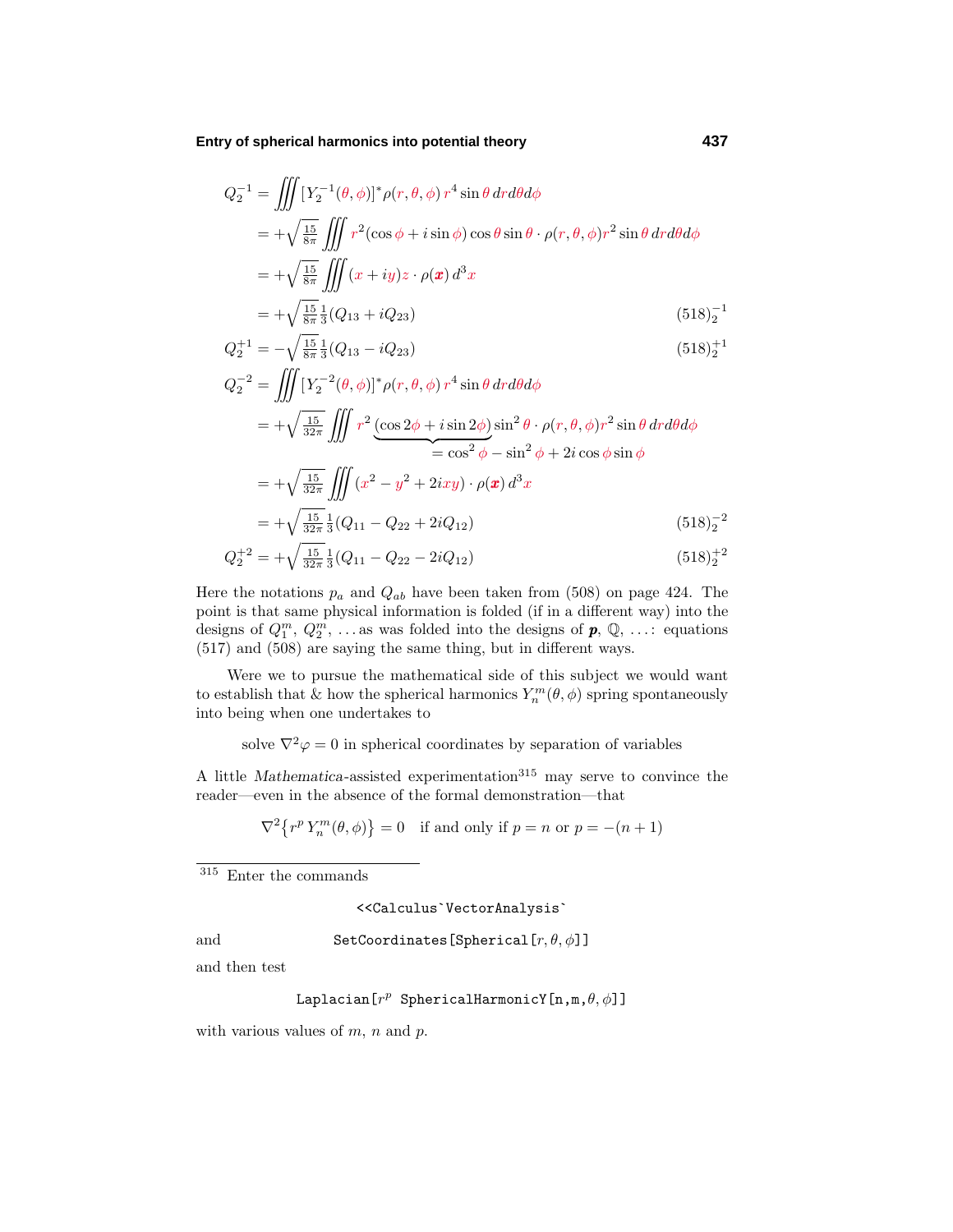Solutions of the first type blow up as  $r \uparrow \infty$ : at (517) we find  $\varphi(\mathbf{x})$  described as a linear combination of solutions of the second type. Looking to the mathematics of the situation from a somewhat different angle *...*

$$
\varphi(r,\theta,\varphi) = \sum_{m,n} A_{mn} \left\{ \left(\frac{r}{a}\right)^n Y_n^m(\theta,\phi) \right\}
$$

describes a solution of Laplace's equation,<sup>316</sup> and so also does

$$
\psi(r,\theta,\varphi) = \frac{a}{r} \sum_{m,n} A_{mn} \left\{ \left(\frac{a}{r}\right)^n Y_n^m(\theta,\phi) \right\}
$$

To say the same thing another way: if  $f(x, y, z)$  is a solution of Laplace's equation  $\nabla^2 f = 0$  then so also is

$$
F(x,y,z)\equiv \tfrac{a}{r}f\big(\tfrac{a^2}{r^2}x,\tfrac{a^2}{r^2}y,\tfrac{a^2}{r^2}z\big)
$$

Transformations of the form

$$
x \xrightarrow{\text{inversion}} x = \frac{a^2}{r^2}x
$$

are called "inversions in the sphere of radius *a*" by geometers (they send interior points to exterior points and *visa versa*, subject to the rule  $rr = a^2$ , and are self-inversive in the sense

$$
x \longrightarrow \frac{a^2}{r^2}x = \frac{r^2}{a^2}x = x
$$

Transformations of the form

$$
f(\mathbf{x}) \xrightarrow[\text{Kelvin inversion}]{} f(\mathbf{x}) \equiv \frac{a}{r} f(\frac{a^2}{r^2} \mathbf{x})
$$
\n(519)

acquire their name from the fact that it was William Thompson (Lord Kelvin) who first noticed  $(1847)$  that they send "harmonic functions" (solutions of Laplace's equation) into harmonic functions: they are readily seen to be self-inversive in the sense that

 $(Kelvin inversion)^2 = identity transformation$ 

Rotation of the charge distribution (equivalently: counter rotation of the Cartesian frame) would clearly result in an altered set of coefficients  $Q_n^m$  that refer to an altered set of spherical harmonics:

$$
\varphi(\boldsymbol{x}) = \frac{1}{4\pi} r^{-1} \sum_{n=0}^{\infty} \frac{4\pi}{2n+1} \sum_{m=-n}^{m=-n} Q_n^m \frac{Y_n^m(\theta, \phi)}{r^n}
$$

$$
= \frac{1}{4\pi} r^{-1} \sum_{n=0}^{\infty} \frac{4\pi}{2n+1} \sum_{m=-n}^{m=-n} Q_n^m \frac{Y_n^m(\theta, \phi)}{r^n}
$$

<sup>&</sup>lt;sup>316</sup> Here and below: *a* is a constant "length" of arbitrary value, introduced for a dimensional reason.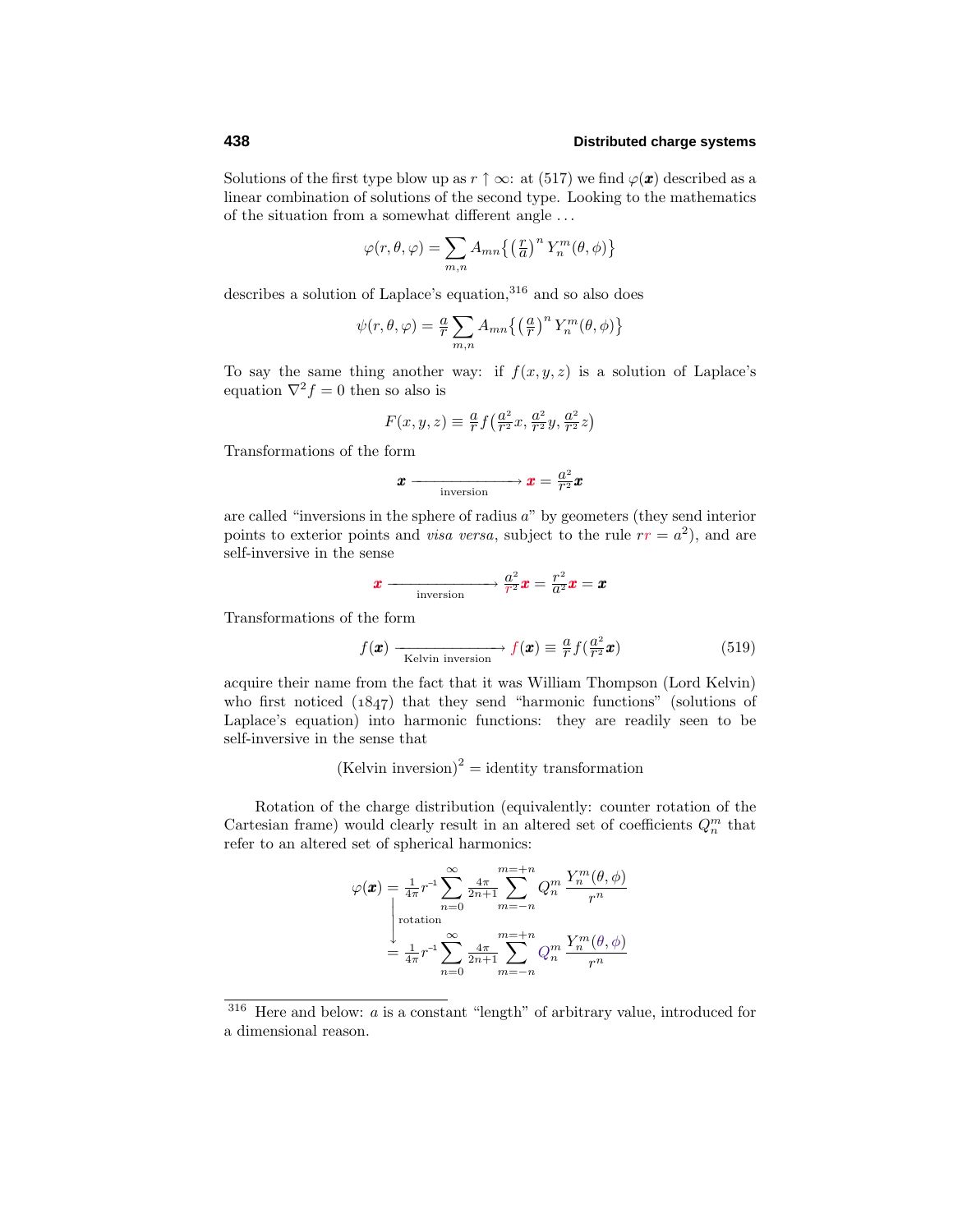### **A geophysical application 439**

Were we to pursue the theory of spherical harmonics we would certainly want to explore the details of the now-fairly-evident fact that the harmonics of given order *n* are rotationally induced to fold among themselves

$$
\begin{pmatrix} Y_n^{+n}(\theta,\phi) \\ \vdots \\ Y_n^{0}(\theta,\phi) \\ \vdots \\ Y_n^{-n}(\theta,\phi) \end{pmatrix} = \begin{pmatrix} 0 \\ (2n+1) \times (2n+1) \\ \text{matrix} \\ \vdots \\ Y_n^{0}(\theta,\phi) \\ \vdots \\ Y_n^{-n}(\theta,\phi) \end{pmatrix}
$$

in a why that provides a  $(2n+1)$ -dimensional representation of the 3-dimensional rotation group *O*(3). When those details are approached algebraically (instead off function-theoretically) it is found to make sense to speak also of cases

$$
n=\frac{1}{2},\frac{3}{2},\frac{5}{2},\ldots
$$

that give rise to even-dimensional matrix representations of  $O(3)$ , and that those have indispensible applications to the quantum theory of fractional spin. While electrostatics served historically to inspire the initial development of the theory of spherical harmonics, and does exploit some of the more superficial elements of that theory, it is the quantum theory of angular momentum (equivalently: the representation theory of  $O(3)$ ) that first motivated people to explore (in order to exploit) the riches hidden in the deeper nooks and crannies of the theory of spherical harmonics. And it is because the theory is most naturally developed in connection with its quantum mechanical applications<sup>317</sup> that I am content not to pursue it further here.<sup>318</sup>

**5. A geophysical application.** Though initially formulated in the language of electrostatics, our results pertain also—obviously and quite usefully—to gravitostatics *...* for reasons having to do with the structural similarity of the statements

$$
\frac{e}{4\pi r} =
$$
electrostatic potential of a point charge  $e$   

$$
-\frac{GM}{r} =
$$
 gravitostatic potential of a point mass  $M$ 

Evidently the gravitational potential exterior to a sphere<sup>319</sup> containing a blob  $\rho(\mathbf{x})$  of matter—the earth is the "blob" of greatest interest to geophysicists—can

<sup>317</sup> See, for example, David Griffiths, Introduction to Quantum Mechanics (1995), Chapter 4 or J. Powell & B. Crasemann, *Quantum Mechanics* (1961), Chapter 7.

 $318$  In 1980 I had not so much self-control: the missing details are sketched on pages 486–510 of classical electrodynamics.

<sup>319</sup> A mental sphere, of radius *a*, commonly identified with the maximal radius of the geosphere ( $\sim 6.378 \times 10^3$  km).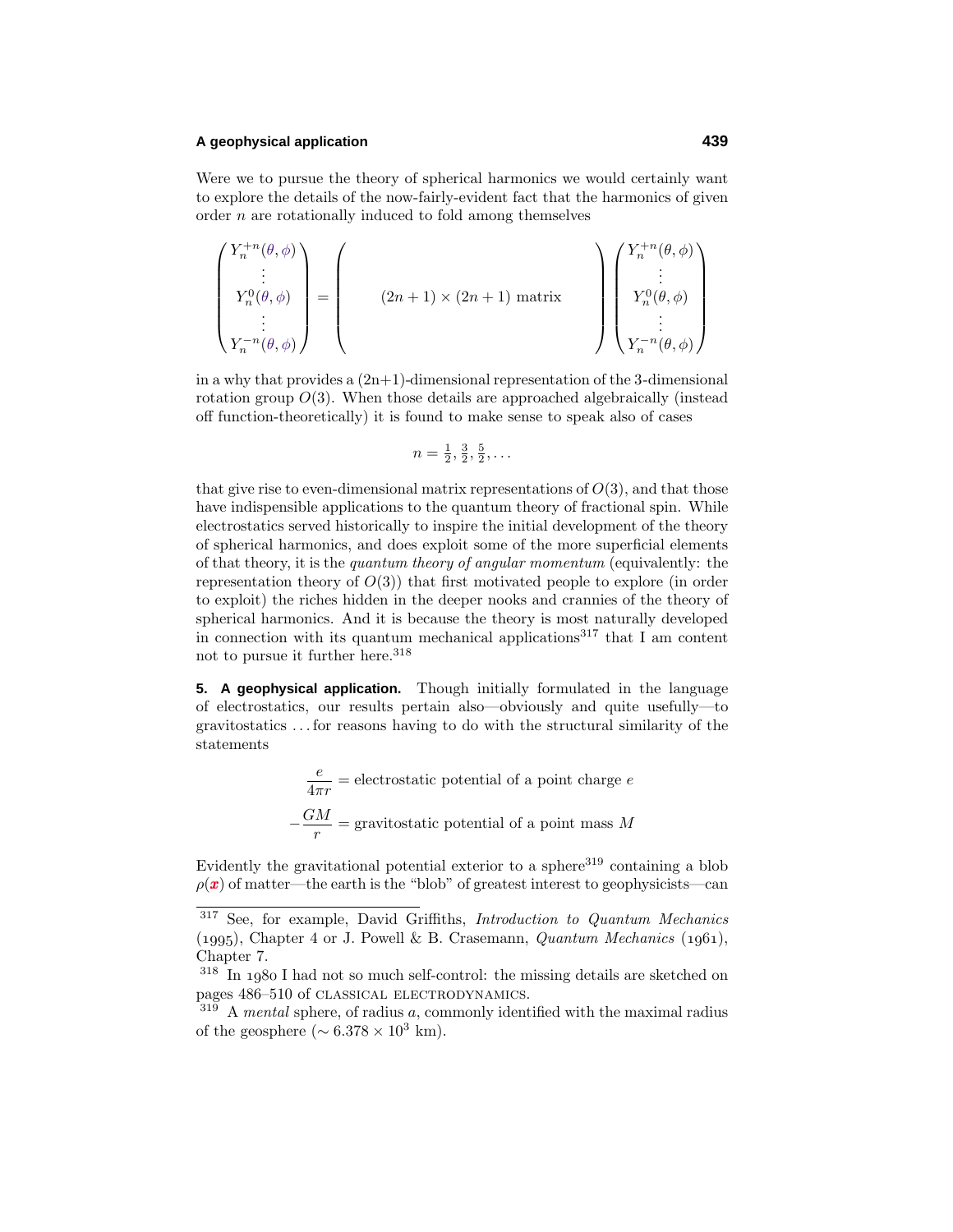be described

$$
V(\mathbf{x}) = -G \iiint \rho(\mathbf{x}) \frac{1}{|\mathbf{x} - \mathbf{x}|} d^3 x
$$
  
=  $-Gr^{-1} \sum_{n=0}^{\infty} \frac{4\pi}{2n+1} \sum_{m=-n}^{m=-n} Q_n^m \frac{Y_n^m(\theta, \phi)}{r^n}$   
 $Q_m^n \equiv \iiint \left[ Y_n^m(\theta, \phi) \right]^* \rho(r, \theta, \phi) r^{n+2} \sin \theta \, dr d\theta d\phi$   
=  $-GM \frac{1}{r} \left\{ 1 + \frac{1}{r} \mathbf{P} \cdot \hat{\mathbf{x}} + \frac{1}{r^2} \frac{1}{2} \hat{\mathbf{x}} \cdot \mathbb{G} \hat{\mathbf{x}} + \cdots \right\}$ 

where

$$
M \equiv \iiint \rho(\mathbf{x}) d^3 x = \text{monopole moment} = \text{total mass}
$$

$$
\mathbf{P} \equiv \frac{1}{M} \iiint \rho(\mathbf{x}) d^3 x = \frac{\text{dipole moment vector}}{M}
$$

$$
= \text{center of mass coordinates}
$$

$$
\mathbb{G} \equiv \frac{1}{M} \iiint \|3x^i x^j - r^2 \delta^{ij} \| \rho(\pmb{x}) d^3 x = \frac{\text{quadrupole moment matrix}}{M}
$$

Note that the dipole term drops away if one places the origin at the center of mass.<sup>320</sup> Dominant interest shifts therefore to the quadrupole term, which "MacCullagh's formula"

$$
V(\mathbf{x}) = -GM\frac{1}{r}\left\{1 - \frac{A-C}{2Mr^2}(3\sin^2\psi - 1) + \cdots\right\}
$$
  
Equifies latitude

serves to relate to the geometrical parameters (*A* and *C*) that describe the idealized oblate sphereoidal figure of the gravitating body(see again Figure 154). Higher moments provide information about

- irregularities in the figure of the body
- inhomogeneities of the mass distribution.

Notice that (see again the formula that serves at the top of the page to define the coefficients  $Q_n^m$ ) the higher moments depend most strongly upon details near the surface of the body, and are of quantitative significance only in the near zone: far away the body "looks like a monopole":

$$
\downarrow
$$
  
= -GM $\frac{1}{r}$  :  $r \gg a$ 

For the earth the  $Q_n^m$  have been measured through at least  $n = 8$ , and in the post-Sputnik era satellites have been used to fill in an "island" of higher

<sup>320</sup> That would be a natural thing to do, but a conventional thing to do (something one might elect not to do) *...* and should not be confused with the physical fact that—because Nature provides no "negative mass"—gravitational dipoles do not exist.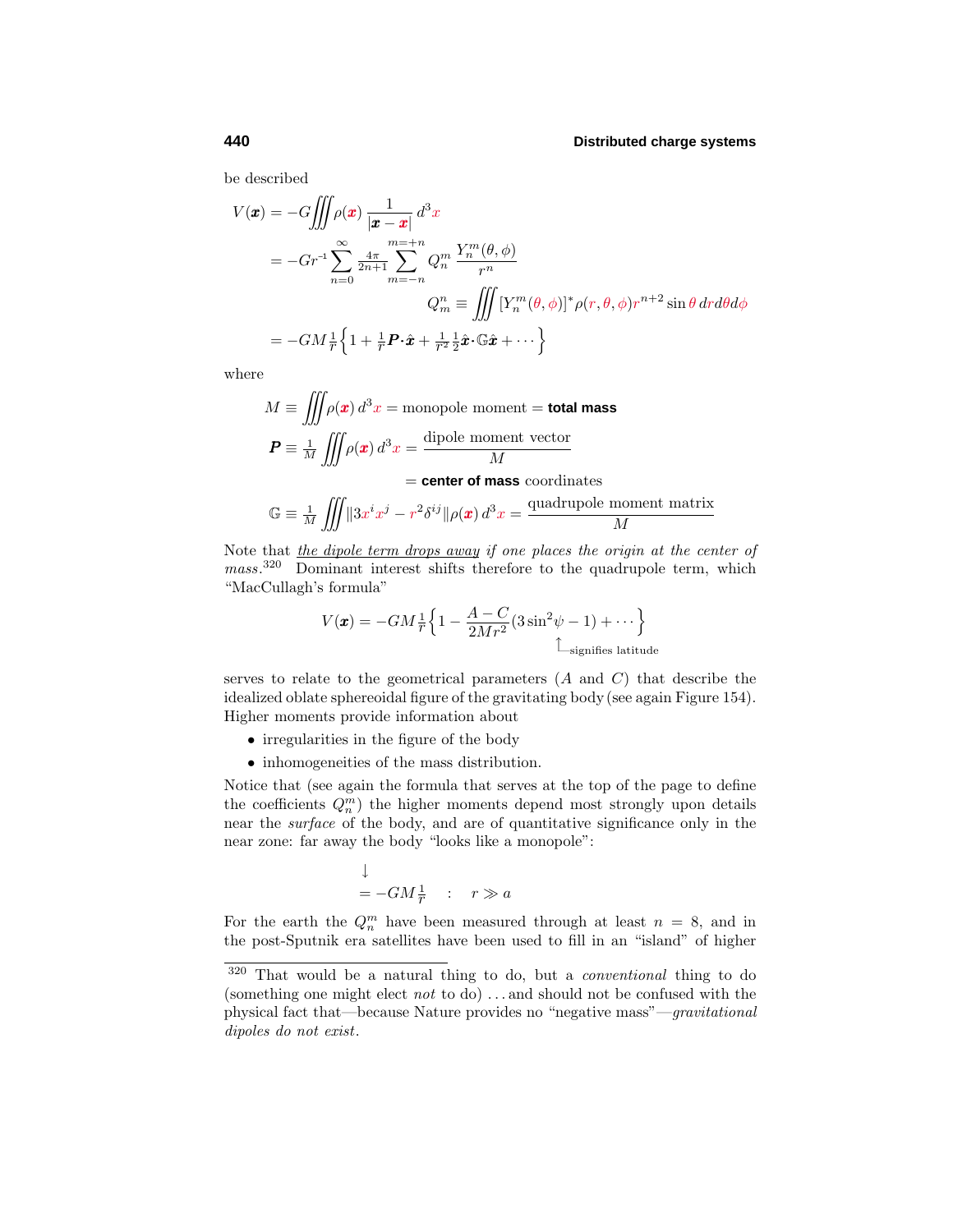

Figure 160: Polar orbit of a satellite in polar orbit. Resolving the spherical harmonics into their real/imaginary parts

$$
Y_n^{\pm m}(\theta,\phi) = C_n^m(\theta,\phi) \pm i S_n^m(\theta,\phi)
$$

we observe that  $S_n^0(\theta, \phi)$  and  $C_n^0(\theta, \phi)$  are  $\phi$ -independent: they vanish on circles parallel to the equator, thus partitioning the surface of the sphere into "zones," so are called "zonal harmonics." At the other extreme, the nodes of

 $C_n^n(\theta, \phi) \sim \cos n\phi \sin^n \theta$  and  $S_n^n(\theta, \phi) \sim \sin n\phi \sin^n \theta$ 

partition the sphere into sectors (bounded by great arcs of constant longitude); such functions are called "sectoral harmonics," while spherical harmonics with  $0 < m < n$  are called "tesseral harmonics." Some sectors have been painted on the earth, and rotate with the earth (because they are taken here to refer to a property of the earth).

 $(m, n)$ -values—this by the pretty method that I now sketch. The period T of a satellite in circular orbit can, in leading approximation, be described

$$
T = 2\pi \sqrt{\frac{a^3}{GM}} \left(\frac{r}{a}\right)^{\frac{3}{2}}
$$

which in the case of the earth becomes

$$
= 84.5 \left(\frac{r}{a}\right)^{\frac{3}{2}} \text{ minutes}
$$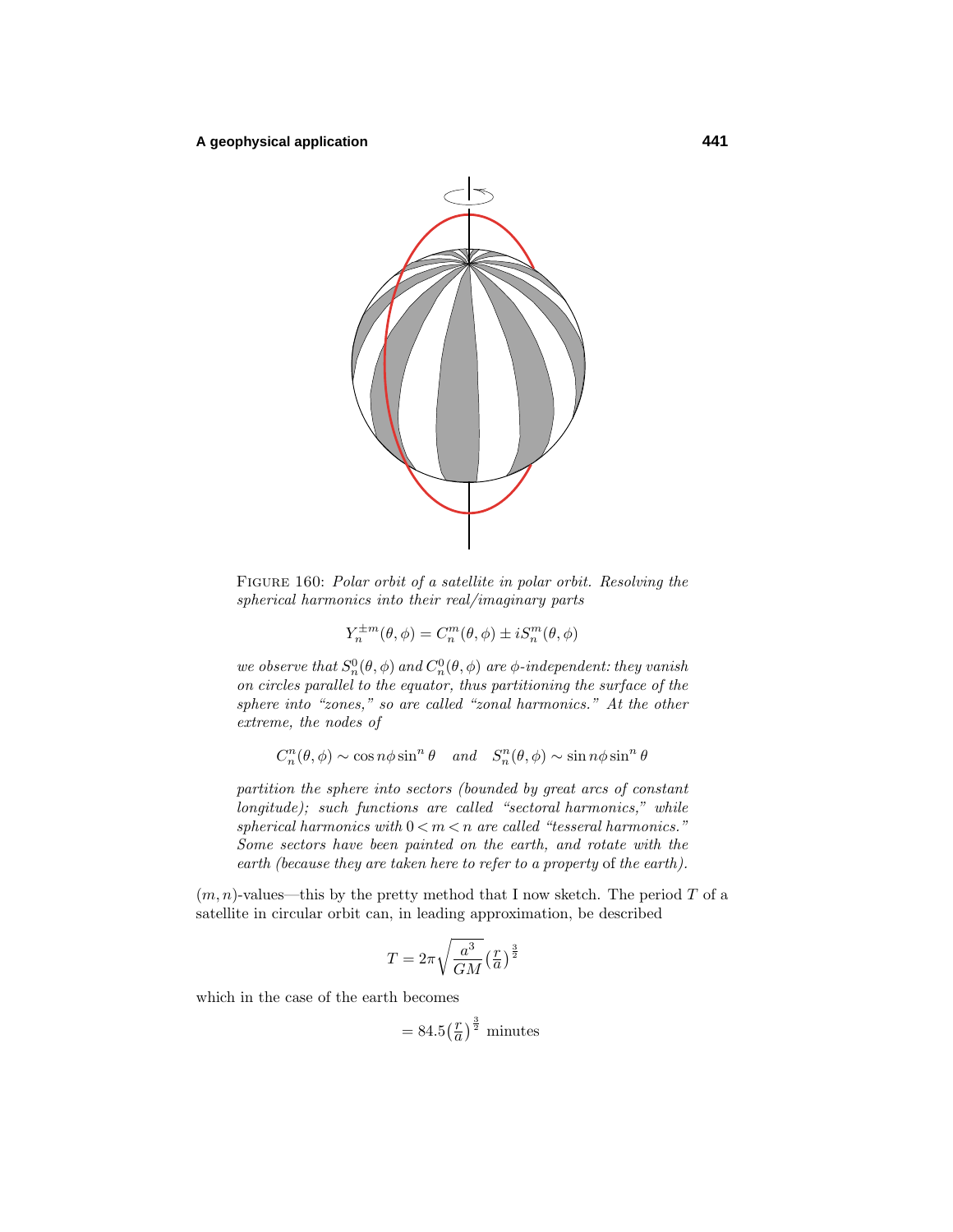The satellite will be in *resonance* with the sectoral harmonics  $Y_n^n$  of the earth's gravitational field if  $T = T_n$ , where  $T_n$  is the time it takes for the rotating earth to replace one of the sectors of  $Y_n^n$  by the next. The sidereal day is 1436.07 minutes long, so

$$
T_n = \frac{1436.07 \text{ minutes}}{n} = \begin{cases} 89.75 \text{ minutes} & : & n = 16 \\ 95.74 \text{ minutes} & : & n = 15 \\ 102.58 \text{ minutes} & : & n = 14 \\ 110.47 \text{ minutes} & : & n = 13 \\ 119.67 \text{ minutes} & : & n = 12 \end{cases}
$$

and to achieve synchrony in those cases (solve  $84.5x^{\frac{3}{2}} = T_n$  for *x*) we must set

| $\text{orbital radius} = \left\{ \begin{array}{lcl} 1.0410a & : & \text{resonance with } Y_{16}^{16} \text{ mode} \\ 1.0868a & : & \text{resonance with } Y_{15}^{15} \text{ mode} \\ 1.1380a & : & \text{resonance with } Y_{14}^{14} \text{ mode} \end{array} \right.$ |
|--------------------------------------------------------------------------------------------------------------------------------------------------------------------------------------------------------------------------------------------------------------------------|
|                                                                                                                                                                                                                                                                          |
| 1.1956a : resonance with $Y_{13}^{13}$ mode<br>1.2611a : resonance with $Y_{12}^{13}$ mode                                                                                                                                                                               |
|                                                                                                                                                                                                                                                                          |

If  $n \geq 16$  the satellite burns up in the atmosphere (or its orbit becomes subterranean!), while if  $n \leq 12$  then *r* becomes so large that the  $(1/r^n)$ -factor makes the effects of resonance unobservably small. The case  $n = 15$  seems to be nearly optimal, and indeed: scientists active in the field<sup>321</sup> have been able by this means to estimate the values of  $Q_{15}^{15}$ ,  $Q_{17}^{15}$ ,  $Q_{19}^{15}$  and  $Q_{21}^{15}$ . Since high moments probe progressively more *superficial* properties of  $\rho(\boldsymbol{x})$ , one might hope from such orbital data to extract information about the earth's crust and crust-mantle interface. The technique extends in principle to planetary bodies other than the earth. And microphysical analogs do come to mind: an atom with nuclear charge *Ze* has orbital radii given typically by (see again page 392)

$$
R = \frac{\hbar^2}{mZe^2}
$$

which gets smaller when *m* is increased. One therefore expects that the properties of  $\mu$ -mesonic atoms might provide information about the surface properties of complex nuclei.

**6. Harmonic polynomials & Maxwell's theory of poles.** While the theory of spherical harmonics has much to do with the representation of rotations in 3-space, it has—contrary to the impression conveyed by some of the preceding material—only incidentally to do with spherical coordinates. Important aspects of the theory are, in fact, brought most simply/naturally into view by the adoption of a Cartesian perspective *...* as I undertake now to demonstrate:

<sup>321</sup> See R. D. Eberst, "Earth satellites and the gravitational potential" and D. G. King-Hele & H. Heller, "Equations for the  $15<sup>th</sup>$ -order harmonics in the geopotential," Nature Physical Science **235**, 130 (1972). Also A. E. Roy, Orbital *Motion* §10.4 (1978) and H. F. R. Schöver & K. F. Walker, Rocket Propulsion and Space Flight Dynamics  $\S 18.6$  (1979).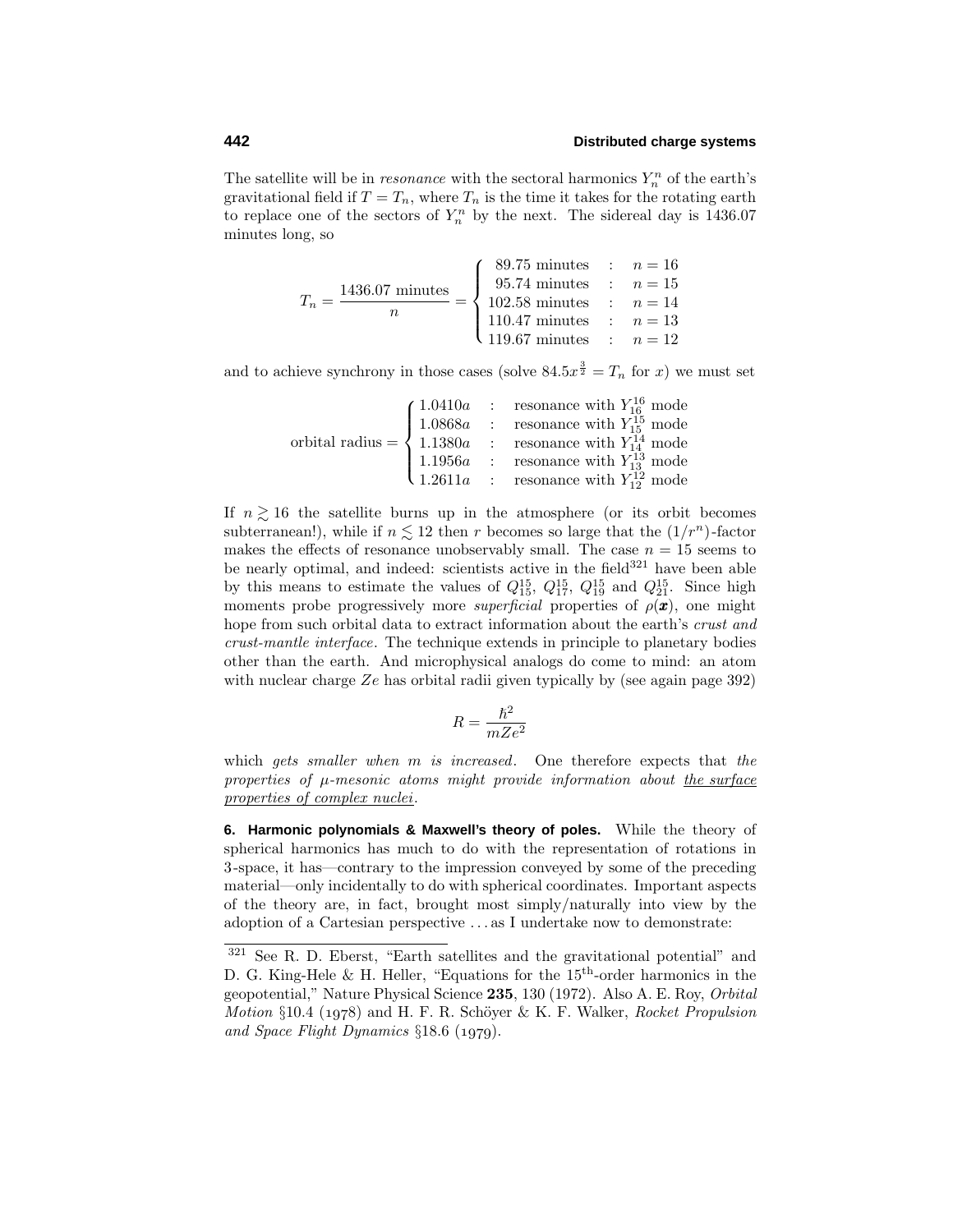### **Harmonic polynomials & Maxwell's theory of poles 443**

Introduce the (rotationally invariant!) monomial  $T(x) \equiv a \cdot x$  and notice that, by quick calculation,

$$
\nabla^2 T^n = n(n-1)T^{n-2} \mathbf{a} \cdot \mathbf{a}
$$

Dismissing as trivial the cases  $n = 0$  and  $n = 1$ , we conclude that the *n*<sup>th</sup> powers of  $T(x)$  will be harmonic iff **a** is null. But  $a \cdot a = 0$  entails that **a** be complex:  $a = b + ic$  with  $b^2 - c^2 = 0$  and  $b \cdot c = 0$ . If  $a \cdot a = 0$  is formulated

$$
a_3 = \sqrt{-(a_1^2 + a_2^2)} = i\sqrt{(a_1 + ia_2)(a_1 - ia_2)}
$$

then it becomes fairly natural to introduce complex parameters

$$
\begin{split} u &\equiv \sqrt{a_1+ia_2}\\ v &\equiv \sqrt{a_1-ia_2} \end{split}
$$

in terms of which we can write

$$
a_1 = \frac{1}{2} (u^2 + v^2) \n a_2 = \frac{1}{2i} (u^2 - v^2) \n a_3 = iuv
$$
\n(520)

which provide a  $(u, v)$ -parameterized description of the set of all null 3-vectors **a**. In this notation

$$
T^n(\mathbf{x}) = \frac{1}{2^n} \left[ (u^2 + v^2)x + \frac{1}{i}(u^2 - v^2)y + 2iuvz \right]^n
$$
  
=  $\frac{1}{2^n} \left[ u^2(x - iy) + 2iuvz + v^2(x + iy) \right]^n$   
=  $\begin{cases} \text{polynomial of degree } n \text{ in variables } (x, y, z) \\ \text{polynomial of degree } 2n \text{ in parameters } (u, v) \end{cases}$ 

To emphasize the latter point of view we write

$$
= \frac{1}{2^n} \sum_{m=-n}^{m=+n} u^{n-m} v^{n+m} H_n^m(\pmb{x})
$$

This, since harmonic for all values of *u* and *v*, entails that the polynomials  $H_n^m(\boldsymbol{x})$  are *individually* harmonic:

$$
\nabla^2 H_n^m = 0
$$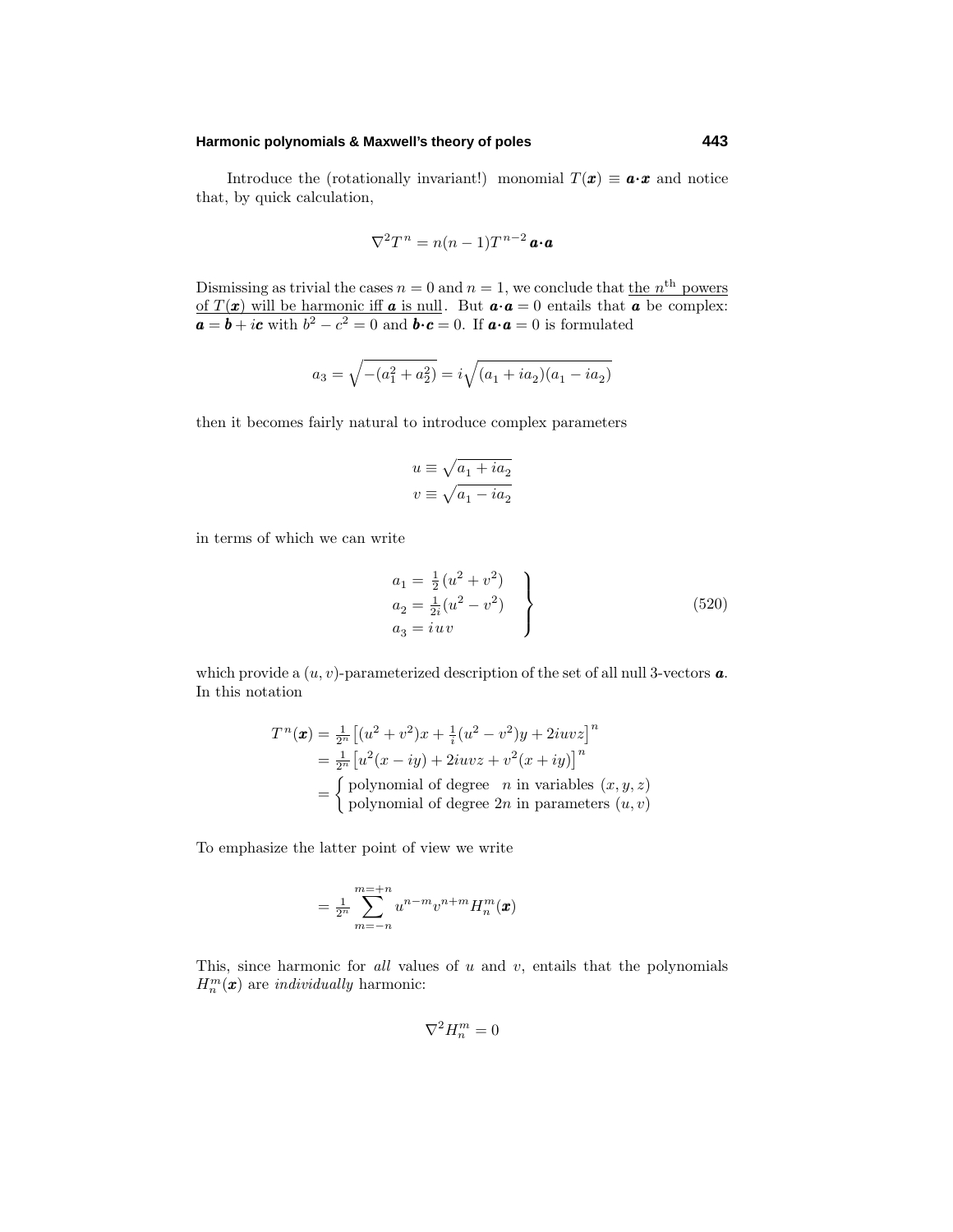Arguing from

$$
T \cdot T^n = \frac{1}{2^{n+1}} \left[ u^2(x - iy) + 2iuvz + v^2(x + iy) \right] \sum_m u^{n-m} v^{n+m} H_n^m
$$
  
\n
$$
= \frac{1}{2^{n+1}} \sum_m \left\{ u^{(n+1)-(m-1)} v^{(n+1)+(m-1)} (x - iy) H_n^m + u^{(n+1)-(m-1)} v^{(n+1)+m} (2iz) H_n^m + u^{(n+1)-(m+1)} v^{(n+1)+(m+1)} (x + iy) H_m^m \right\}
$$
  
\n
$$
= T^{(n+1)} \sum_m u^{(n+1)-m} v^{(n+1)+m} H_{n+1}^m
$$

we obtain a relation

$$
H_{n+1}^m = (x - iy)H_n^{m+1} + 2izH_n^m + (x + iy)H_n^{m-1}
$$

from which—sprouting from the "seed"

$$
H_0^m(\pmb x) \equiv \begin{cases} 1 & \colon & m = 0 \\ 0 & \colon & m = \pm 1, \pm 2, \dots \end{cases}
$$

—the **harmonic polynomials**  $H_n^m(\boldsymbol{x})$  can be computed recursively: thus

$$
H_0^0 = 1
$$
  
\n
$$
H_1^{-1} = x - iy
$$
  
\n
$$
H_1^0 = 2iz
$$
  
\n
$$
H_1^{+1} = x + iy
$$
  
\n
$$
H_2^{-2} = (x - iy)^2
$$
  
\n
$$
H_2^{-1} = 4i(x - iy)z
$$
  
\n
$$
H_2^0 = 2x^2 + 2y^2 - 4z^2 = 2(r^2 - 3z^2)
$$
  
\n
$$
H_2^{+1} = 4i(x + iy)z
$$
  
\n
$$
H_2^{+2} = (x + iy)^2
$$
  
\n
$$
\vdots
$$

The harmonic polynomials are regular at the origin but blow up at  $\infty$ . Kelvin inversion (519) permits us, however, to construct from them a population of (non-polynomial) functions

$$
J_n^m(\pmb x) \equiv \tfrac{1}{r} H_n^m(\tfrac{1}{r^2}\pmb x)
$$

which are assuredly *also harmonic* and, though singular at the origin, are regular at ∞. Reading from the preceding list are led thus to the Kelvin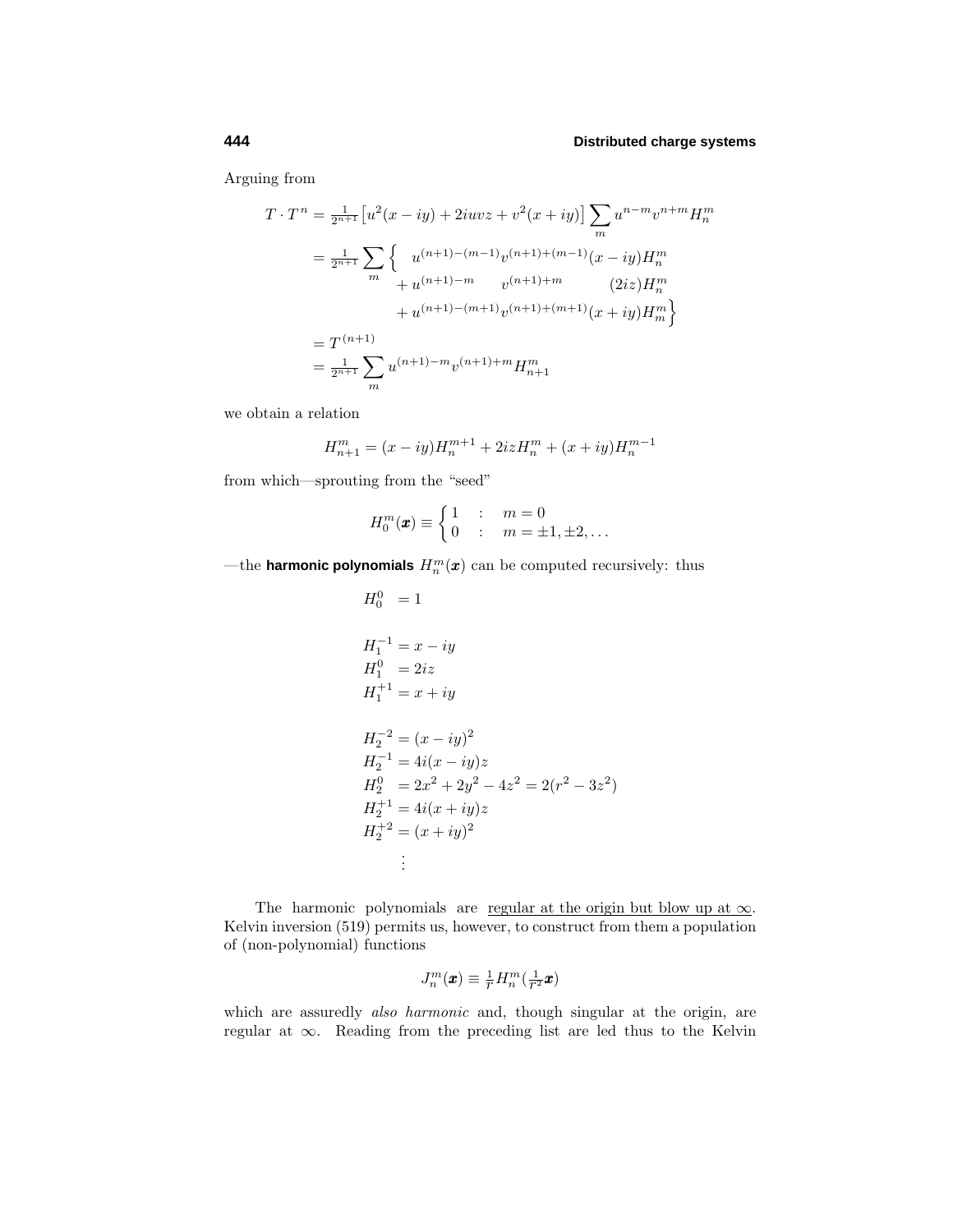### **Harmonic polynomials & Maxwell's theory of poles 445**

transform of that list:

$$
J_0^0 = r^{-1} = +\frac{1}{r}
$$
  
\n
$$
J_1^{-1} = r^{-3} \cdot (x - iy) = -1(\partial_x - i\partial_y)\frac{1}{r}
$$
  
\n
$$
J_1^0 = r^{-3} \cdot 2iz = -2(i\partial_z)\frac{1}{r}
$$
  
\n
$$
J_1^{+1} = r^{-3} \cdot (x + iy) = -1(\partial_x + i\partial_y)\frac{1}{r}
$$
  
\n
$$
J_2^{-2} = r^{-5} \cdot (x - iy)^2 = +\frac{1}{3} \cdot 1(\partial_x - i\partial_y)^2 \frac{1}{r}
$$
  
\n
$$
J_2^{-1} = r^{-5} \cdot 4(x - iy)iz = +\frac{1}{3} \cdot 4(\partial_x - i\partial_y)(i\partial_z)\frac{1}{r}
$$
  
\n
$$
J_2^0 = r^{-5} \cdot 2(r^2 - 3z^2) = +\frac{1}{3} \cdot 6(i\partial_z)^2 \frac{1}{r}
$$
  
\n
$$
J_2^{+1} = r^{-5} \cdot 4(x + iy)iz = +\frac{1}{3} \cdot 4(\partial_x + i\partial_y)(i\partial_z)\frac{1}{r}
$$
  
\n
$$
J_2^{+2} = r^{-5} \cdot (x + iy)^2 = +\frac{1}{3} \cdot 1(\partial_x + i\partial_y)^2 \frac{1}{r}
$$
  
\n
$$
\vdots
$$
  
\n
$$
\vdots
$$

That the harmonic functions  $J_n^m(\mathbf{x})$  can be described by the highly patterned formulæ on the right was discovered by Maxwell, who in the general case would have us write

$$
J_n^{\pm m} = (-)^n \frac{1}{1 \cdot 3 \cdot 5 \cdots (2n-1)} {2n \choose n-m} (\partial_x \pm i \partial_y)^m (i \partial_z)^{n-m} \frac{1}{r}
$$

where now  $m = 0, 1, 2, ..., n$ .

We are by now not surprised to discover that if we at this point use

$$
x \pm iy = r \sin \theta \cdot e^{\pm i\phi} \quad \text{and} \quad z = r \cos \theta
$$

to pass from Cartesian to spherical coordinates, then the functions  $J_n^m$  turn out to differ only numerical factors from the functions  $r^{-(n+1)}Y_n^m(\theta, \phi)$ . The detailed result can be expressed in several ways:

$$
Y_n^{\pm m}(\theta,\phi) = (-)^n (i)^{n+m} \frac{1}{2^n n!} \sqrt{\frac{2n+1}{4\pi} (n-m)!(n+m)!} \cdot r^{n+1} J_n^{\pm m}(\boldsymbol{x})
$$

$$
\left(\frac{1}{r}\right)^{n+1} Y_n^{\pm m}(\theta,\phi) = (-)^n \sqrt{\frac{2n+1}{4\pi} \frac{1}{(n-m)!(n+m)!}} (\partial_x \pm i \partial_y)^m (\partial_z)^{n-m} \frac{1}{r}
$$

From the latter we conclude that

$$
\equiv \mathfrak{D}_n^{\pm m}
$$

is a differential operator natural to the theory of spherical harmonics.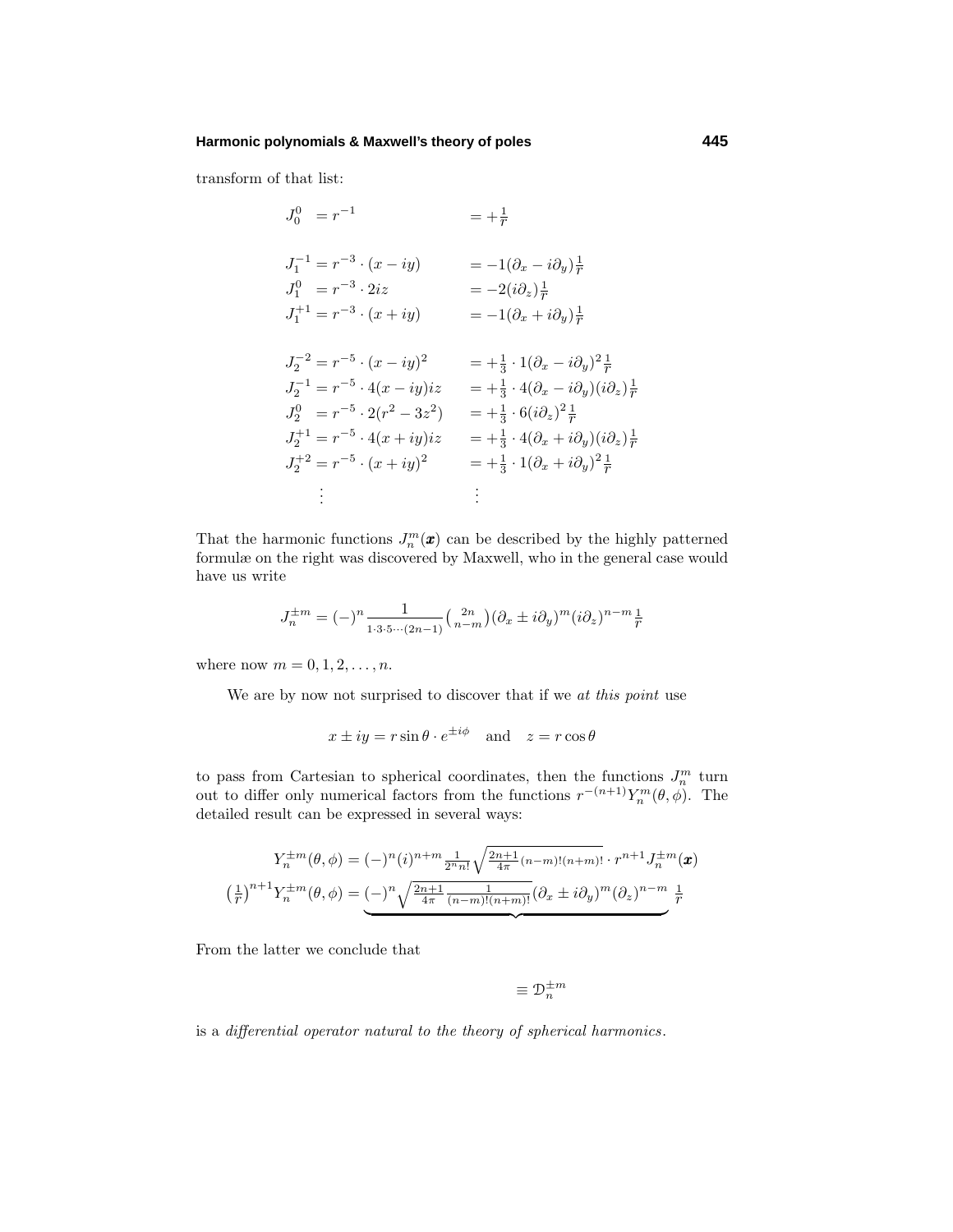Which brings us back again to very nearly our point of departure. We established at (10.2) on page 12 that the function  $\frac{1}{r} = (x^2 + y^2 + z^2)^{-\frac{1}{2}}$  is harmonic except at the origin, where it blows up, but in a very interesting way:

$$
\nabla^2 \frac{1}{r} = -4\pi \delta(\boldsymbol{x})
$$

Application of  $\mathcal{D}_n^{\pm m}$  gives

$$
\nabla^2 \left(\frac{1}{T}\right)^{n+1} Y_n^{\pm m}(\theta, \phi) = -4\pi \mathcal{D}_n^{\pm m} \delta(\pmb{x}) \tag{521}
$$

which shows that a similar remark pertains to the functions  $Y_n^m(\theta, \phi)/r^{n+1}$ , except that these possess singularities of higher order, the latter being described by fancy *derivatives* of *δ*-functions. When, as at (517), we display  $\varphi(\mathbf{x})$  as a weighted superposition of the functions that appear on the left, we are in effect claiming that  $\rho(x)$  is equivalent to an identically weighted superposition of the singular functions ("distributions") that appear on the right side of (521):

$$
\varphi(\mathbf{x}) = \sum_{n=0}^{\infty} \frac{1}{2n+1} \sum_{m=-n}^{m=-n} Q_n^m \frac{Y_n^m(\theta, \phi)}{r^{n+1}}
$$
  
 **strength** of  $\mathcal{D}_n^{\pm m} \delta(\mathbf{x})$  singularity  
**number** of  $n^{\text{th}}$ -order singularities

And we remarked already on page 426 the sense in which structured singularities can be interpreted to refer to constellations of "poles." We have arrived thus at the essence of Maxwell's "theory of poles."

It is hard to let go of this beautiful subject. I allow myself the luxury of one parting shot: It is an immediate implication of (520) that

$$
\mathbf{a}^* \cdot \mathbf{a} = \frac{1}{2}(u^*u + v^*v)
$$

The expression on the right is invariant under linear transformations

$$
\begin{pmatrix} u \\ v \end{pmatrix} \longrightarrow \begin{pmatrix} u \\ v \end{pmatrix} = \mathbb{U} \begin{pmatrix} u \\ v \end{pmatrix}
$$

provided  $\mathbb U$  is *unitary* (inverse = conjugate transpose). Such transformations, by (520), induce linear transformations

$$
\boldsymbol{a}\longrightarrow\boldsymbol{a}=\mathbb{R}\boldsymbol{a}
$$

which, since norm-preserving, must describe 3-dimensional rotations. From this germ of an idea one gains direct access to the rich subject matter to which I allude at the end of  $\S 4^{322}$ 

<sup>322</sup> Some of the details are developed in my "Algebraic theory of spherical harmonics" (Seminar Notes 1996). An excellent source is A. Erdélyi et al, *Higher Transcendental Functions* (1953), Volume 2, Chapter 11.